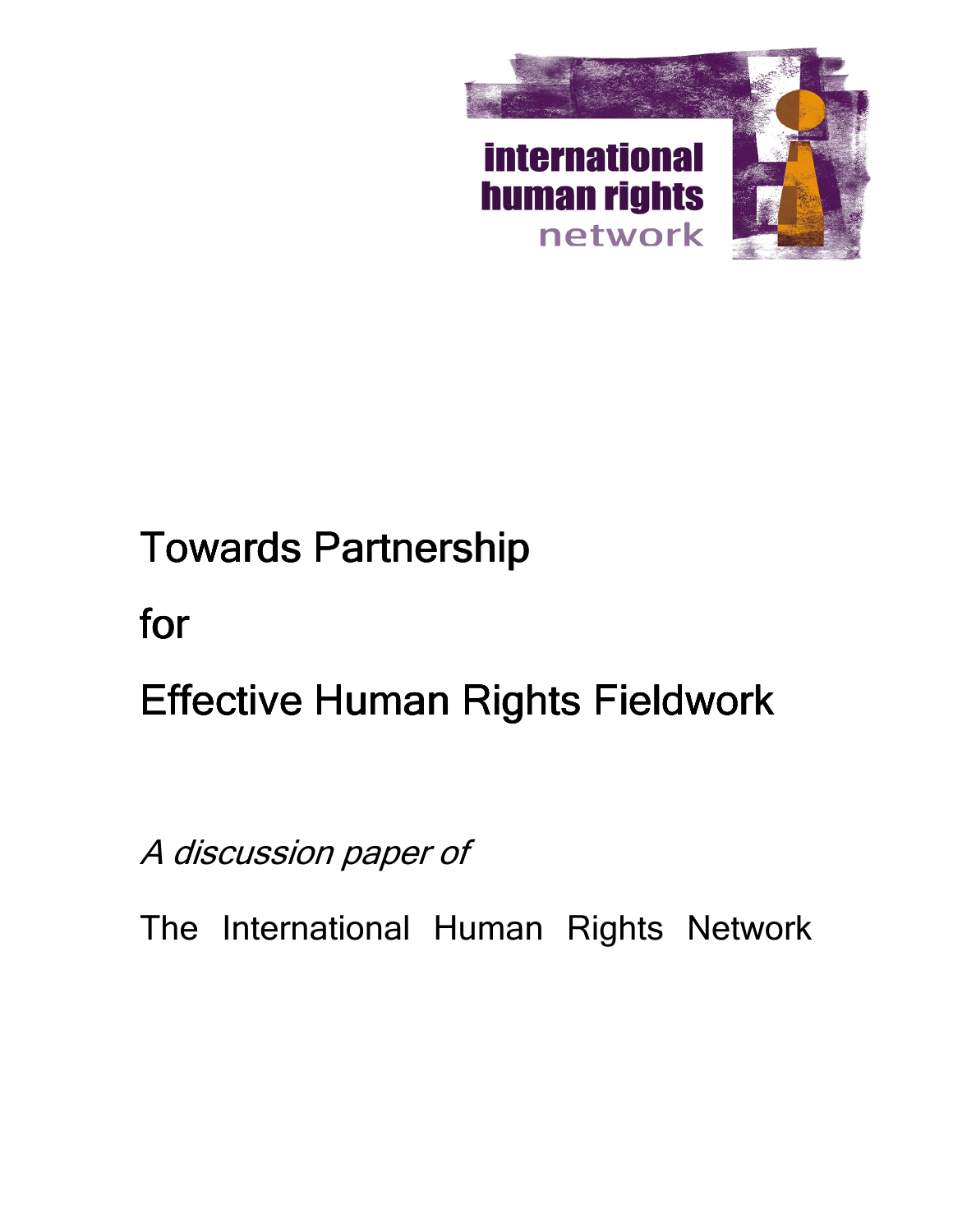#### The International Human Rights Network

This paper is based on the work of the International Human Rights Network and its predecessor The International Human Rights Trust established in Ireland in 1996. IHRN is a non-governmental organisation supporting actors in applying Human Rights Based Solutions in their work and details may be found at http://www.ihrnetwork.org. The process of development of this report was kindly supported by the Commission of the European Union and the Irish Department of Foreign Affairs. Originally published by Genprint Ltd. Dublin. Ireland, 1996.

#### Key principles and approaches

The IHRN advocates, among other approaches, the Sustainability Principle which requires:

"That Human Rights Operations must be based on the assessed needs of a host society, and co-ordinated with other complementary initiatives, so as to best contribute to a sustainable improvement of the human rights situation as part of an overall human rights strategy. This requires the active participation of the host society."

The sustainable approach to human rights operations has received the support of the Development Committee of the European Parliament and the former United Nations High Commissioner for Human Rights, Mrs Mary Robinson.

This material may be freely reproduced provided the source is acknowledged. Comments are also invited:

> International Human Rights Network **Glenboy House** Oldcastle, County Meath, Ireland http://www.ihrnetwork.org info@ihrnetwork.org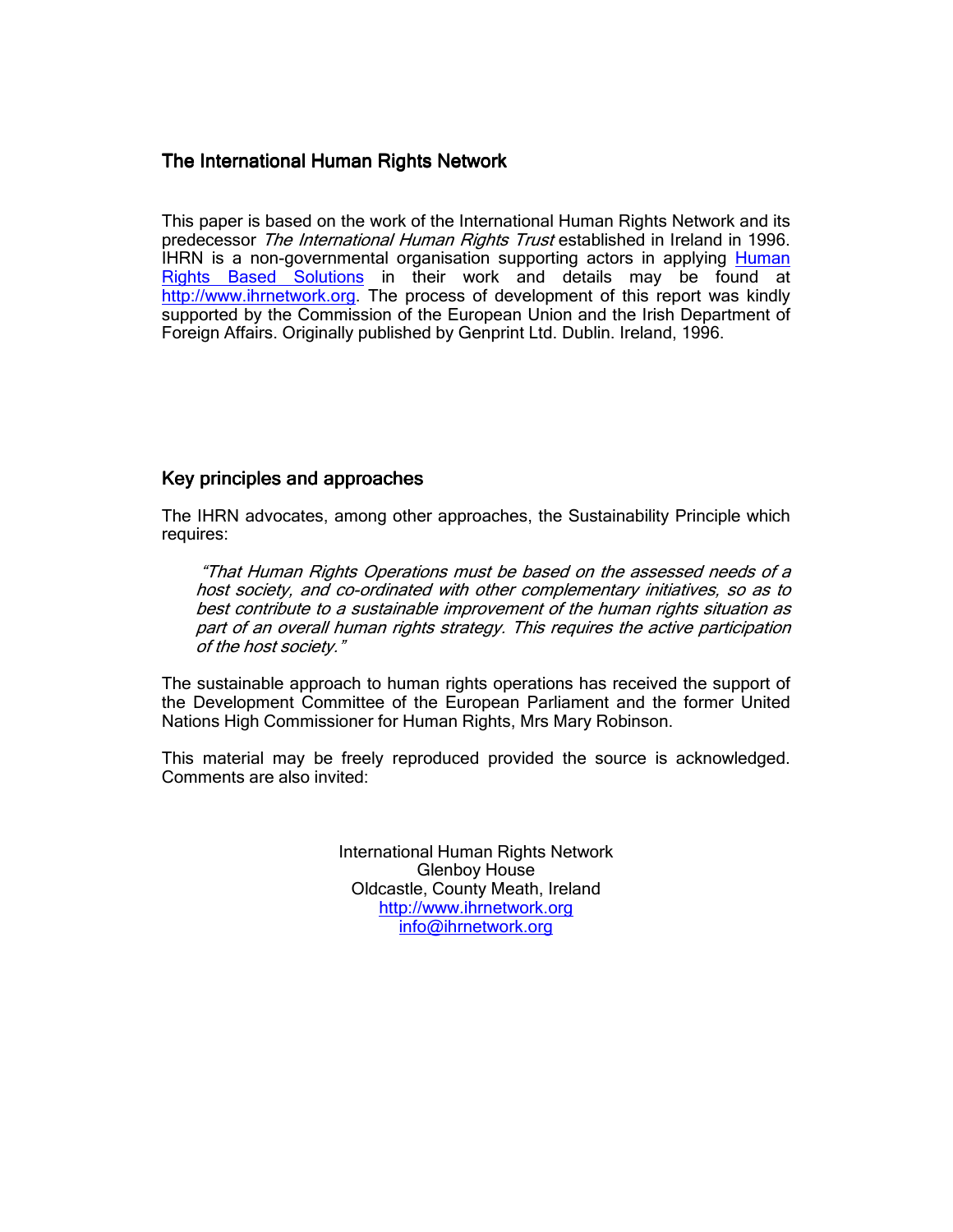#### **Founding Directors**

Brian McKeown was Assistant Secretary General of CIDSE, International Cooperation for Socio-Economic Development in Brussels 1968-72 after which he became founding Director of *Trocaire*, the Irish international development agency. During 21 years as Director, he worked on development and human rights issues throughout Asia, Africa and Latin America. He was a founding Board member of the *Asia Partnership for Human Development*, a consortium of international and Asian development agencies and headed the CIDSE consortium for Vietnam, Cambodia and Laos. He was the first elected President of the *European Union*-NGO Liaison Committee which established the European Union's co-financing scheme with NGOs and a member of the *Irish Government's Advisory Council on* Development. He is a founding member and Trustee of the *African European* Institute (AEI)- Association of Western European Parliamentarians for Southern Africa (AWEPA).

In 1995 he was appointed the European Union's Coordinator for *the UN Human* Rights Operation in Rwanda (HRFOR). More recently, he has acted as a consultant to the European Union on human rights issues including leading human rights identification missions to Togo and the Democratic Republic of the Congo. He has recently been conferred with the *Knighthood of the Order of Gregory the* Great for his life's work for development and justice. He was co-founder and co-Director of The International Human Rights Trust from 1996-2003.

Karen Kenny is an independent advisor on the law and practice of human rights and humanitarianism. Previously she was a United Nations staff member appointed to plan and conceptualise what became the UN's Human Rights Field *Operation in Rwanda (HRFOR)*, was on the staff of the first UN human rights operation in El Salvador (ONUSAL) as well as at the (then) UN Centre for Human Rights working on various UN fact-finding and investigative mandates concerning the former Yugoslavia 1992-94. In this context, for the Security Council's *Commission of Experts* she coordinated a team of 40 to investigate allegations of widespread sexual assault in former Yugoslavia.

More recently, she advises a range of inter-governmental organisations from Unicef to ECHO on integrating human rights into their work at all levels from policy to training - as well as advising humanitarian and human rights NGOs. She is honorary research fellow in the University of Nottingham's Human Rights Law Centre and appointed as expert member of the *Irish Department of Foreign Affairs* Standing Committee on Human Rights. She authored Towards Effective Training for Field Human Rights Tasks (1996) as well as the discussion paper Towards a Human Rights Partnership for Effective Field Work (1998). She co-authored with Brian McKeown The European Union and Human Rights Field Operations: if, when, how and with whom, a policy discussion paper requested by the European Commission.

She has designed/delivered operational human rights training for the range of field human rights actors from international military and police to civilian personnel in many countries. From 1996-99 she co-designed and co-delivered the Canadian Pearson Peace-Keeping Centre's annual two week course on human rights in UN field operations and was team leader for advising the OSCE on a human rights training plan for its expanded OSCE Mission to Croatia. She was co-founder and co-Director of The International Human Rights Trust from 1995-2003, and has directed its successor Network since 2004.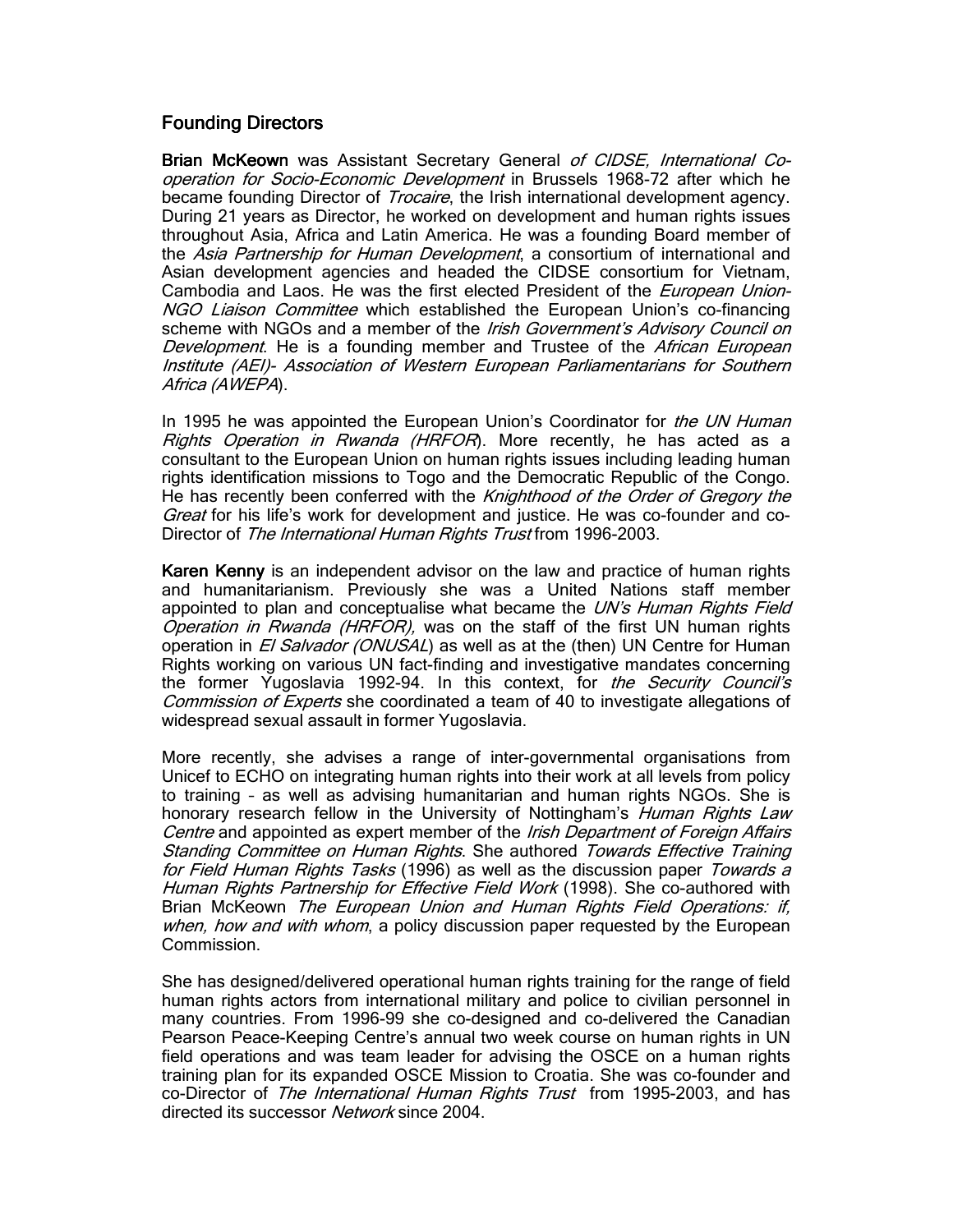#### Summary<sup>1</sup>

This paper is part of the on-going reflections of the International Human Rights Network and is circulated to stimulate debate and generate feedback from readers. A draft was presented at the International Symposium "Strengthening Human Rights Operations" convened by the German Government and co-sponsored by the Republics of Poland and South Africa, at Koningswinter (Bonn) on 26-27 May 1998. The issues it raises remain highly relevant in the on-going debate.

The paper outlines a conceptual framework based on the mandate of the High Commissioner for Human Rights as the internationally designated leader charged with ensuring that the imperatives of law, principle, and the lessons of past experience are translated into human rights best practices - and applied for the future. $2^2$ 

#### Part I Human rights operations at a watershed

The starting premise is that past human rights operations should not automatically be a model for future field activities of the Office of the High Commissioner. Rather, it contends that a watershed has been reached and the opportunity for fresh approaches should be seized (part I). This view is premised on two sets of factors.

Firstly, the far-reaching changes in the operating environment of human rights operations.

- Creation of the Office of High Commissioner: Almost all of the human rights operations have occurred prior to, or without meaningful input from, the Office of the High Commissioner for Human Rights. The advent of that Office itself presents opportunities for creative leadership based on law and principle.
- The legal imperative of mainstreaming: Field human rights tasks are not only carried out by "human rights operations" and accordingly the High Commissioner's future field work should not be considered in isolation from other partners. In what can be seen as a breakthrough, the Secretary-General's reform package aims to mainstream human rights across all the UN's activities as a shared responsibility.<sup>3</sup> Human rights operations in the past have not had the benefit of working with UN agencies whose human rights responsibilities were so expressly and clearly acknowledged. Vital questions arise:

<sup>&</sup>lt;sup>1</sup> This paper was written by Karen Kenny. It should be cited as *Towards a Human Rights* Partnership for Effective Field Work, a Policy Discussion Paper of the International Human Rights Network, 1996.

As such, the paper does not consider the question of which UN agency should take the lead operational role in fielding any future human rights operations.

Report of the Secretary-General on Renewing the United Nations: a Programme for Reform, A/51/950, 14 July 1997.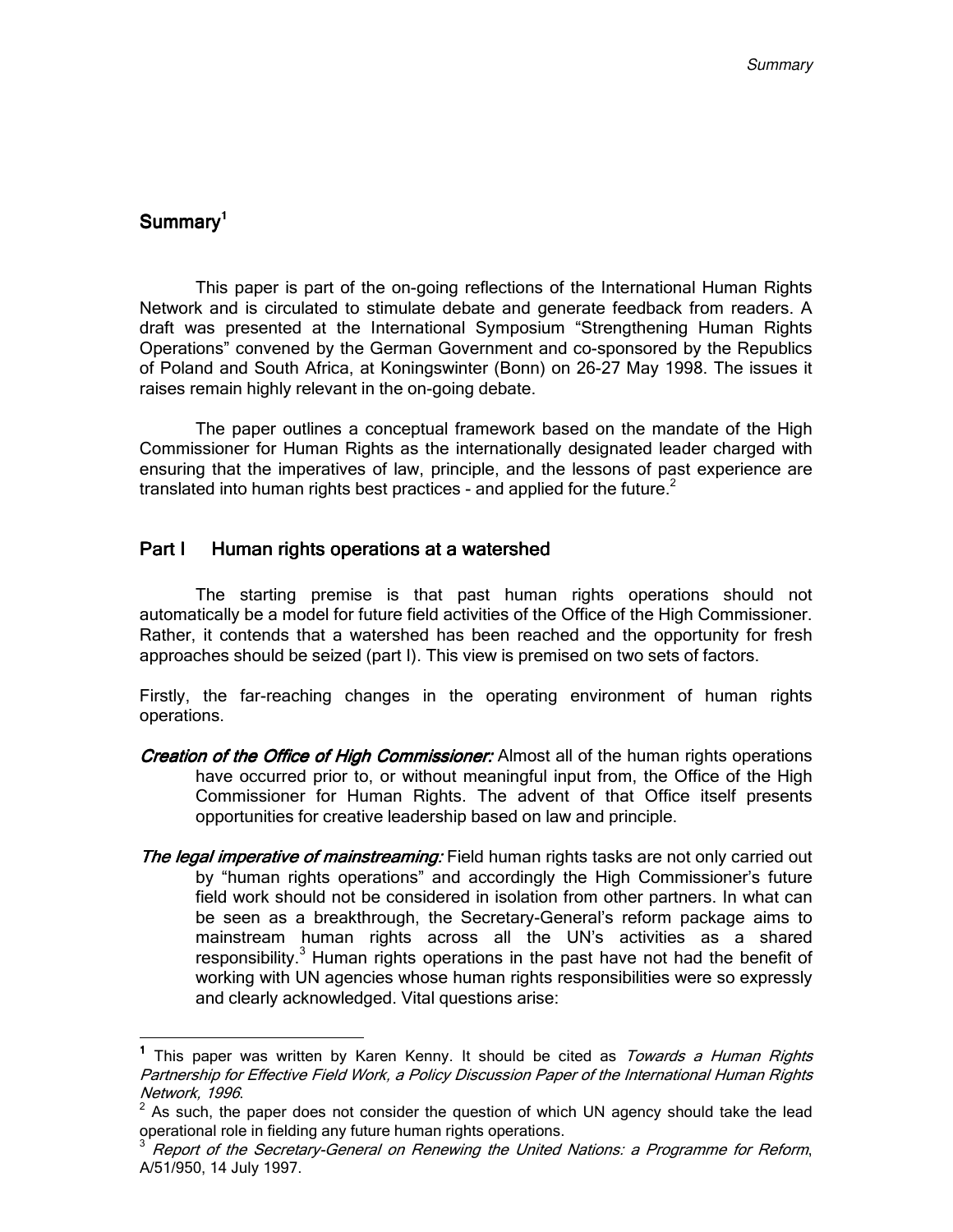- a) how will field partners such as UN Development Programme, UN High Commissioner for Refugees, Unicef, the Department of Peacekeeping Operations (military and police personnel) and others adapt to meet their field human rights responsibilities? And
- b) how will they relate to the work of the High Commissioner for Human Rights in the field (and vice versa) ?

Secondly, there are strong reasons of principle why the High Commissioner's future work should be distinguished from the operations of the past.

- Ad hoc: Since 1991, human rights operations have taken place in an ad hoc, piecemeal fashion without a unifying concept regarding what they were to achieve or the techniques to be applied towards that end.
- Reactive: Previous human rights operations have only been established during or after a large-scale human rights crisis, involving armed conflict. The future requires more emphasis on a concept of early warning and preventive field human rights work.
- Accountability: Discussion of operations has been characterised by an almost complete absence of three vital elements:
	- a) meaningful input from the *host society* <sup>4</sup> in planning, designing, setting priorities for, and evaluating the impact of human rights operations;
	- b) systematic lessons learning through feedback from personnel serving with these operations; and
	- c) independent evaluation of their strengths and weaknesses.
- Absence of clear rationale: The paper considers the three rationales most often presented for fielding human rights operations; presence as deterrence; monitoring and reporting to headquarters; technical assistance/institution building. None of these of themselves are found to present a compelling case. The real question is whether large-scale human rights operations are the most appropriate tool to achieve a specified goal in a particular situation. Their use should be weighed against other, perhaps more direct, means of channeling resources towards that identified goal in the host society.
- Narrow field tasks: Before the Rwanda operation, human rights operations had generally been established to verify compliance of parties with peace agreements<sup>5</sup>. The main emphasis has been on fact-finding concerning some civil and political rights and reporting externally. Such human rights development work as has been carried out has been ad hoc, dependent on individual personalities and met internal opposition from those who argue that such was not "in the mandate". Over time, our

<sup>&</sup>lt;sup>4</sup>Host society is defined to include not only host authorities at all levels, but also the range of civil society actors such as non-governmental groups of all kinds (farmers' co-operatives, church and women's groups, trades unionists and so forth as well as human rights organisations as such).

<sup>&</sup>lt;sup>5</sup> Those agreements have reflected to varying degree the requirements of international human rights and humanitarian law.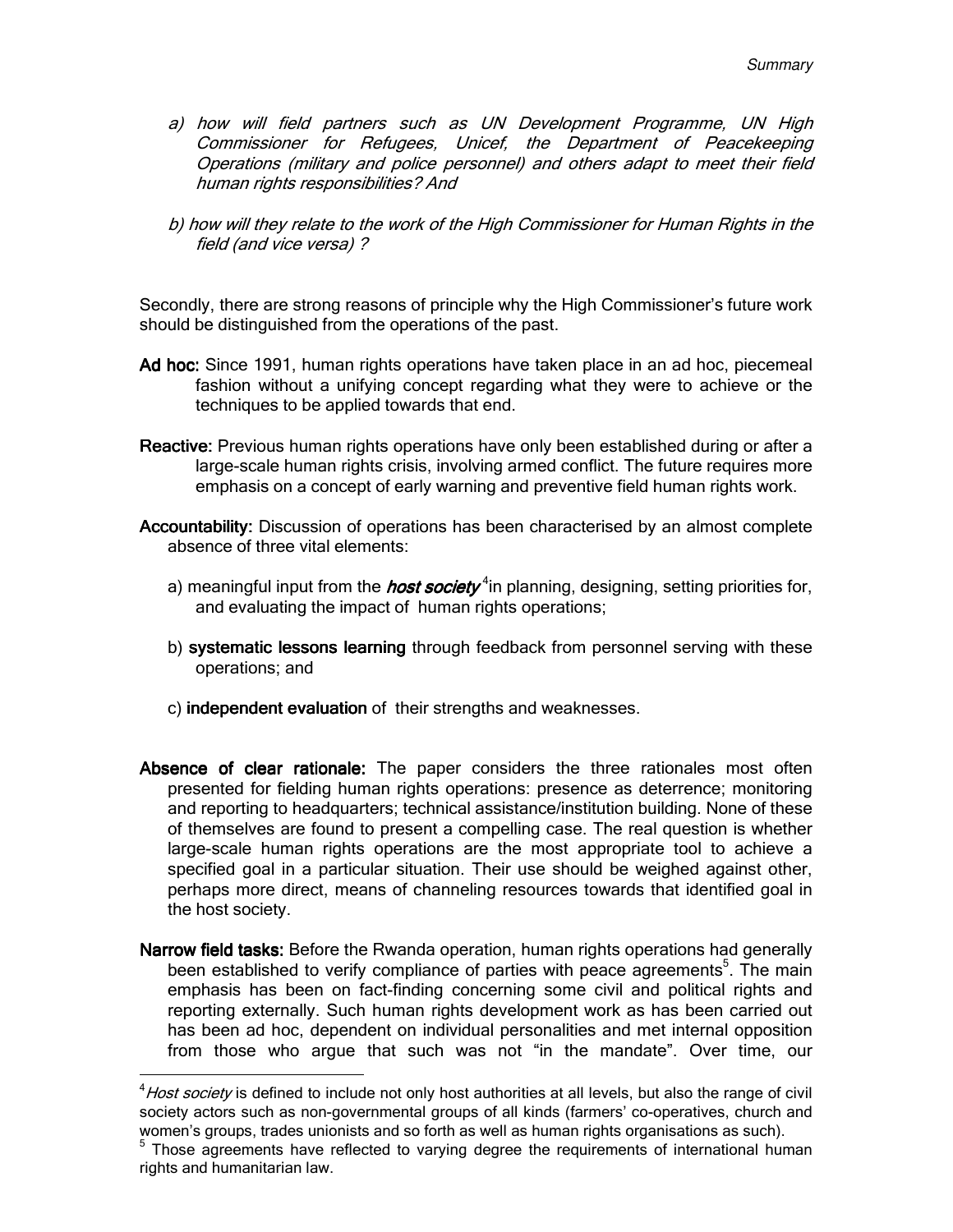understanding of field human rights tasks has become rather narrow and rigid. This has reinforced a tendency to look to the deploying body for solutions, rather than to the host society. Recruits, and particularly senior managers, have been drawn from a narrow range of skills relative to the range required. Artificial, unhelpful distinctions between "monitoring" and "technical assistance" have become common, while these terms are not clearly defined nor founded on principle.

Selective application of legal principle: Previous operations have not coherently applied the legal principles of the universality, inter-dependence and indivisibility of the full spectrum of human rights - whether in identifying and interpreting their mandates or in their daily tasks.

For all these reasons, and whatever their merits in their state-specific contexts, the human rights operations of the past should not automatically be considered as offering appropriate models for the future.

#### Part II

#### A new conceptual framework: Human Rights Support Programmes

The paper presents in outline IHRN's alternative vision. It requires a fundamental re-think of the aim, attitude and methods of these human rights field activities.

- Measuring success by sustainability: It requires that success be measured by the degree to which field presence contributes to a sustainable improvement in the human rights situation. That end is not achieved by seeking external solutions - but rather by engaging with, and facilitating, the host society's efforts.
- A new approach, a new name: The terminology proposed to encapsulate such future field work is *Human Rights Support Programmes*. This is because "support" conveys the fundamental shift in attitude towards a constructive partnership based on the primacy of the host society. It conveys assisting and reinforcing rather than replacing local efforts. Programme emphasises process, long-term vision with sustainability at the core. Similarly, those who work in these Programmes should be termed Human Rights Support Partners.
- Authority: The High Commissioner has, ex officio, the authority to direct her activities to meeting host society needs. It is inherent in her mandate flowing from the UN Charter and international human rights law.
- Host society dialogue: Each host society has a right and duty to determine its own human rights priorities - as reflected in the Vienna Declaration and Programme of Action. In this way, the priorities of the Support Programme would be the result of meaningful dialogue with host society - including, but not limited to, public authorities at all levels.
- Prevention: The Support Programme should facilitate the early involvement of the High Commissioner for Human Rights in situations not yet at emergency-level. Based on long-term relationships, the approach should have enhanced local legitimacy. In view of the widespread need for Support Programmes, they should be the norm, rather than exceptional for states.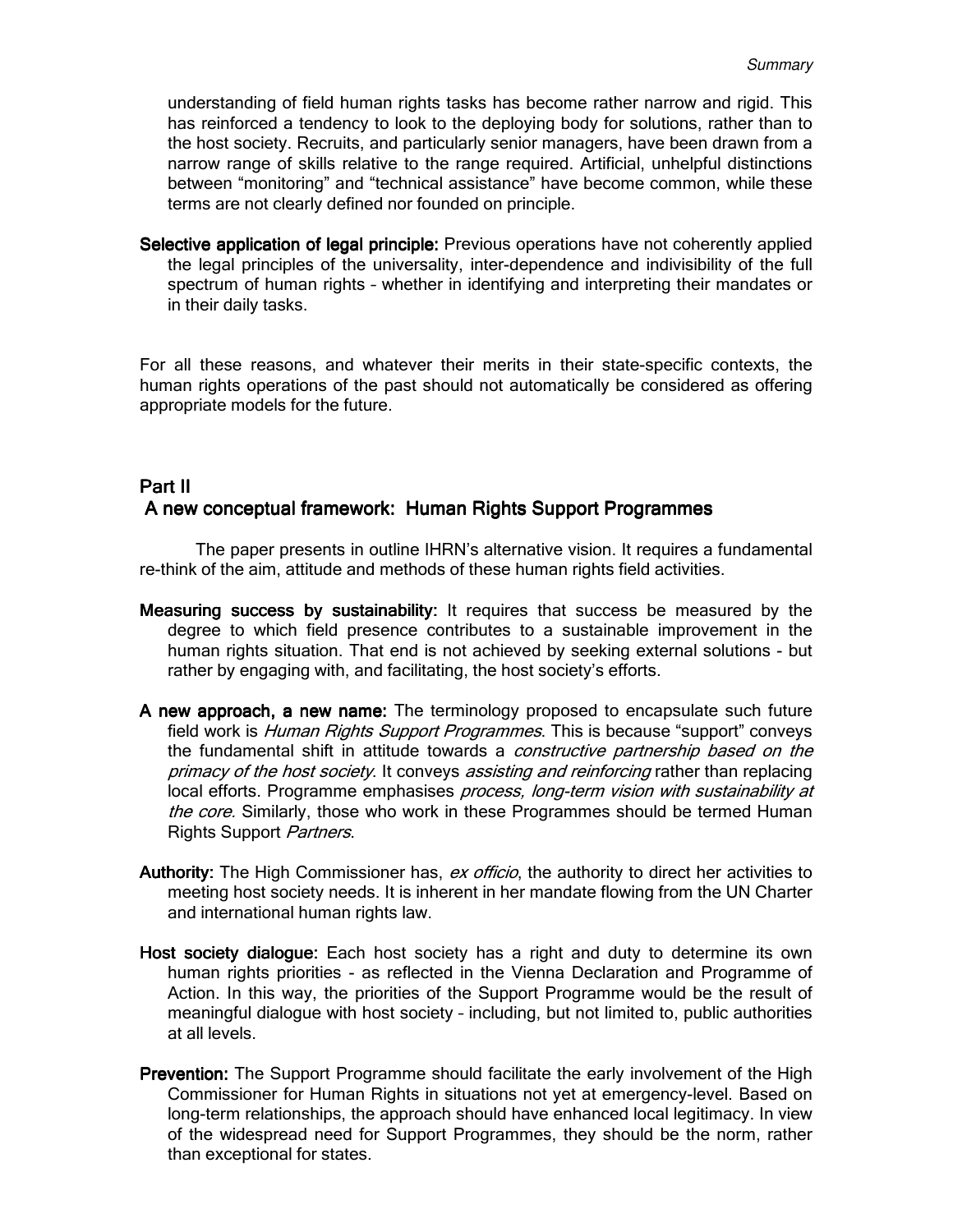- Two bundles of tasks: diagnosis and development: All Human Rights Support Programmes should conduct two types of on-going activities:
- a) diagnostic monitoring, to analyse, on an on-going basis, the precise source of weaknesses in the protection of human rights. Reflecting the principles of international human rights law, additional methods and indicators should be developed and applied for diagnosis in terms of economic, social and cultural rights, respecting their indivisibility and inter-dependence in practice. Based on that essential analysis, the Programme would follow-up its own recommendations concerning action by local authorities, other UN agencies, local non-governmental organisations and so forth and facilitate their fulfillment; and
- b) activities which the Programme would carry out building on its diagnosis would be termed its *human rights development tasks*. Varying according to the human rights development needs of the host society, these would range from providing training to local actors, through ensuring that its analysis guides other donor support to the host society.
- Techniques: to be applied in Support Programmes should be built upon systematic debriefing of all staff and upon the independent evaluation of past human rights operations with meaningful input from the host societies concerned. In addition, the techniques should be premised on two-way mainstreaming of human rights and development thinking.
- Capacity-building: As part of its consistent capacity-building approach, a Support Programme should apply a presumption in favour of employing elements of the host society.
- Holistic: Human Rights Support Programmes would unite all of the High Commissioner's field-based work. It avoids unhelpful distinctions between human rights "operations" and "presences" and avoids the artificial dichotomy of field tasks as either "monitoring" or "technical assistance/institution-building".

 $***$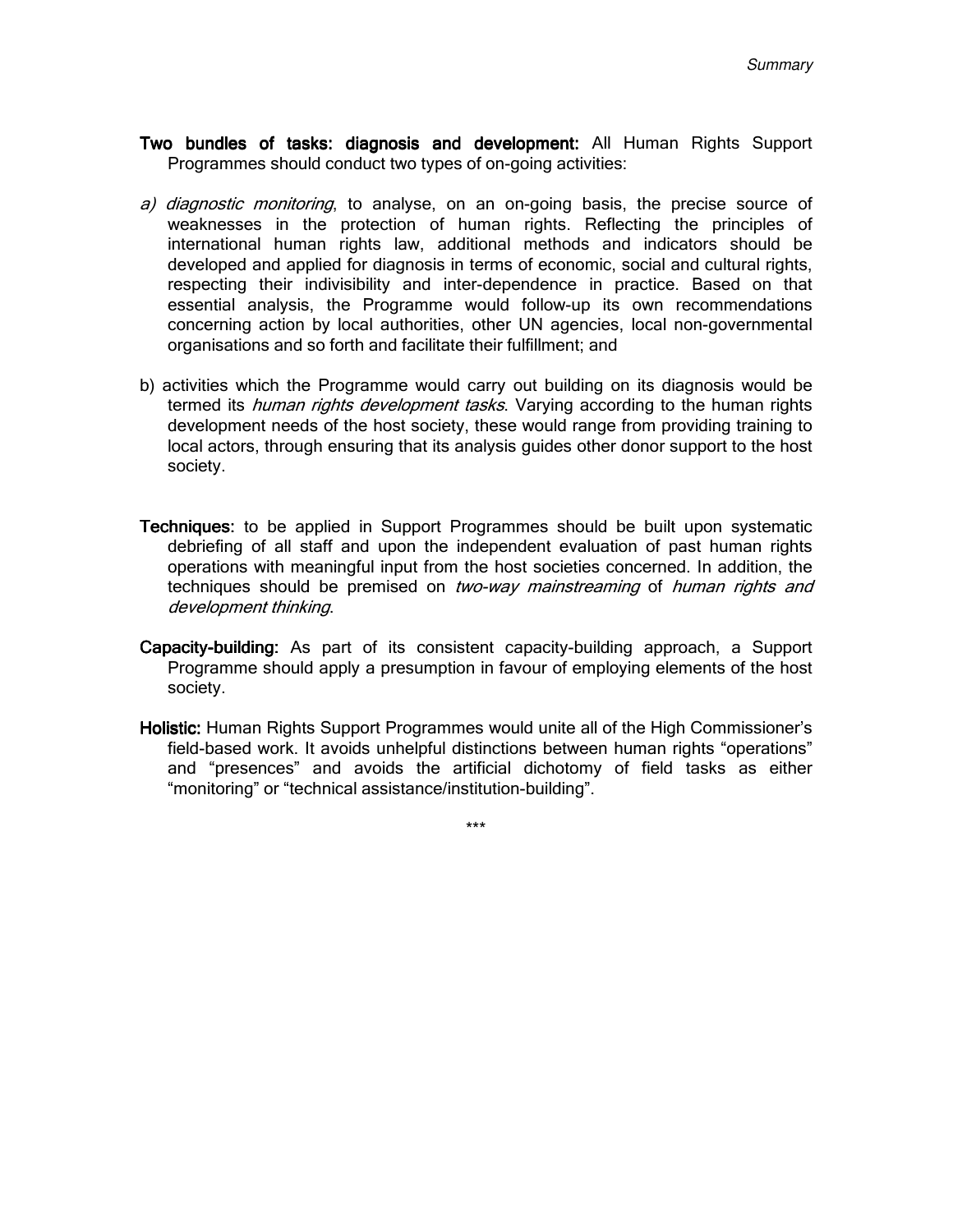|  | 2. Field work: the need for coherence and consistency based on law 4 |  |
|--|----------------------------------------------------------------------|--|
|  |                                                                      |  |
|  |                                                                      |  |
|  |                                                                      |  |
|  |                                                                      |  |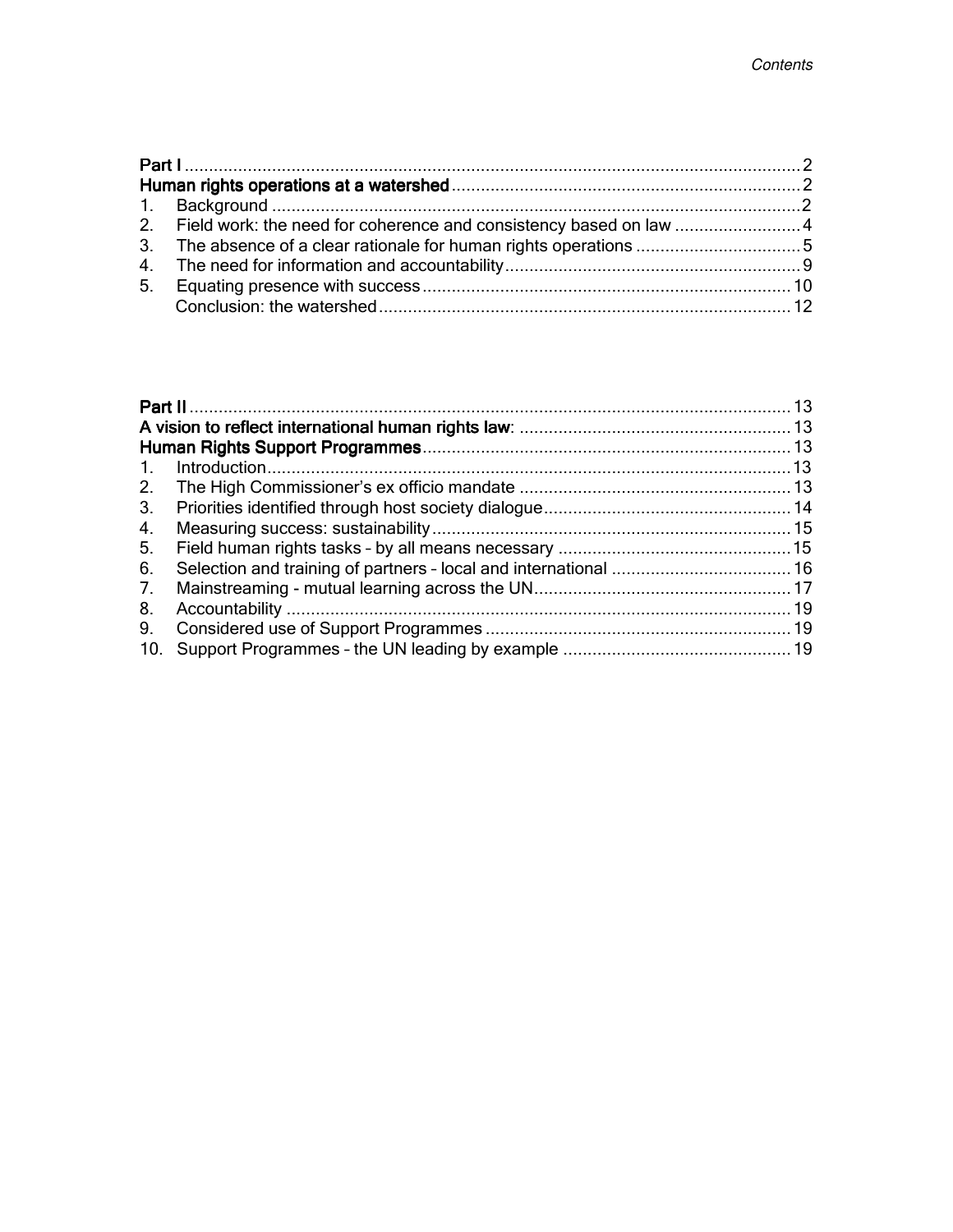#### Part I

#### Human rights operations- at a watershed

#### 1. Background

Field-based international human rights personnel are a phenomenon of this decade. Not only is resort to them increasing, but the range of inter-governmental organisations involved has expanded from the UN to the Organisation for Security and Co-operation in Europe, the Organisation of American States, the European Union - as well as nongovernmental organisations.<sup>6</sup> Sometimes UN human rights operations have been part of military peacekeeping operations, and in other cases independent of them. Because of their variety, human rights operations defy easy definition. However. for clarity we list those operations referred to in the present discussion.

The following were deployed by UN Headquarters in New York:

- the Human Rights Division of the United Nations Observer Mission in El Salvador (ONUSAL);
- the International Civilian Mission in Haiti (MICIVIH), a joint operation of the UN and the Organisation of American States;
- the human rights component of the United Nations Transitional Authority in Cambodia (UNTAC);
- the human rights component of the UN Transitional Authority in Eastern Slavonia (UNTAES), Croatia; and
- the United Nations Mission for the Verification of Human Rights in Guatemala (MINUGUA).

Although UN operations, the above developed almost entirely without input from the then Centre for Human Rights<sup>7</sup> in Geneva or the previous High Commissioner. However, on taking up his post in April 1994, the first High Commissioner took the initiative of founding several human rights operations, the first being in Rwanda. The following can therefore be added to the list:

- the Human Rights Field Operation in Rwanda (HRFOR); and
- the Human Rights Field Operation in Burundi (HRFOB);

<sup>6</sup> See generally, Karen Kenny, Towards Effective Training for Field Human Rights Tasks: Recommending an on-going international process to codify best field practice, International Human Rights Network, 1996, particularly section 5 and Annex IV.

 $17$  Since September 1997, it is the Office of the High Commissioner for Human Rights.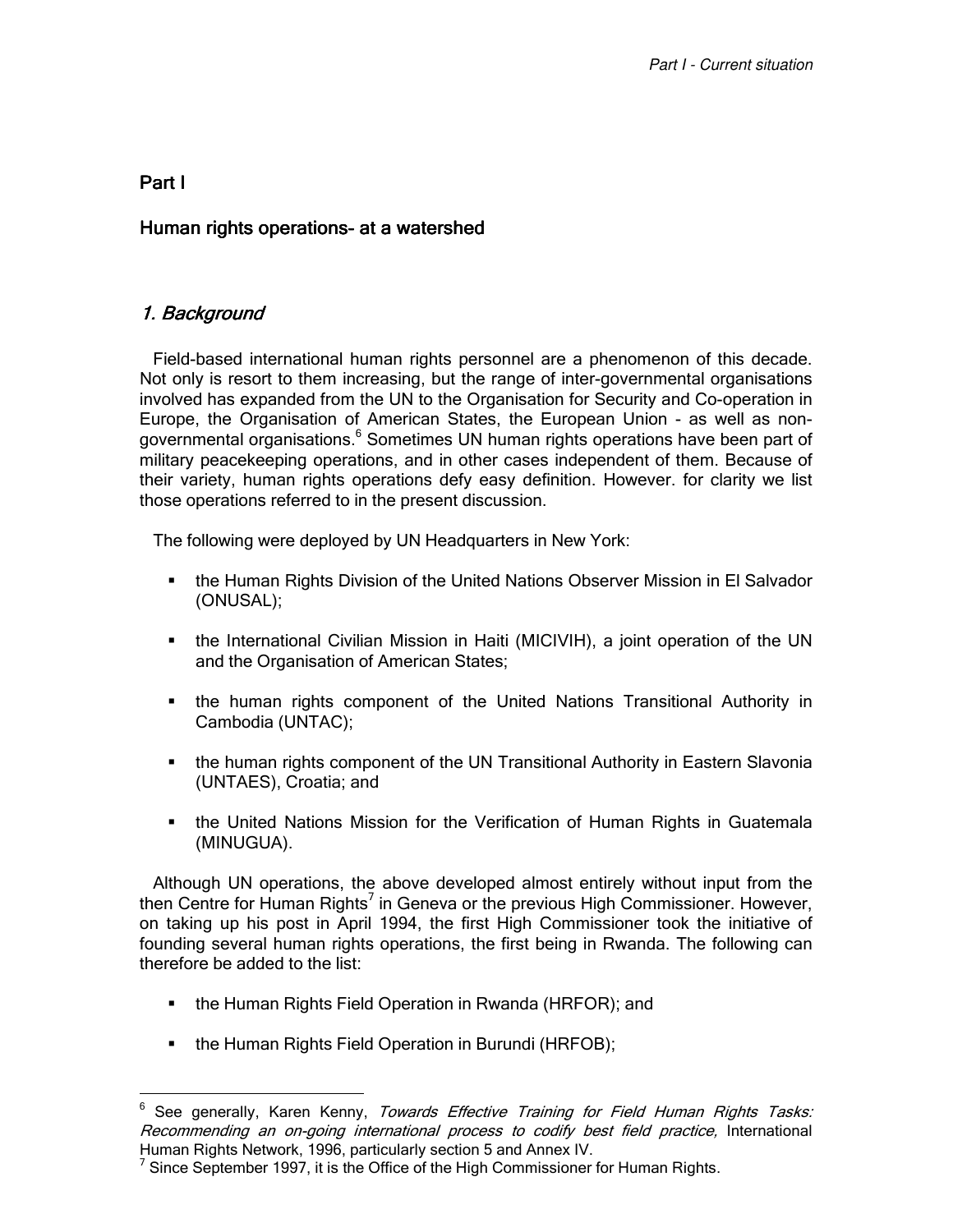• the High Commissioner designates the field presence in former Yugoslavia as another. It dates from Spring 1993, prior to the creation of the post of High Commissioner for Human Rights.<sup>8</sup>

The new High Commissioner has therefore inherited a number of operations. In addition, she has inheirited and continues to expand a rapidly multiplying matrix of what her Office calls "field presences" - understood to be smaller numbers of field-based international personnel. A total of twenty-two of these operations/presences are projected by her Office to be in place by 1999.

Furthermore, two current Missions of Long Duration of the Organisation for Security and Co-operation in Europe (OSCE) are large-scale human rights operations:

- the OSCE Mission to Bosnia and Herzegovina, following the agreement initialed at Dayton on 21 November 1995; and
- the Expanded OSCE Mission to Croatia authorised under Permanent Council Decision 176 in 1997.

In addition, the European Commission has also been active in supporting the development of field presences by the United Nations - in Angola, Rwanda, Burundi and Colombia for example - not only providing finance but also personnel, in some cases complete with self-supporting logistics, administration and equipment.

The activities catalogued above are referred to in this paper as "human rights" operations". However, IHRN emphasises in its work that field human rights tasks are not restricted to such operations (see mainstreaming in part II).

<sup>&</sup>lt;sup>8</sup> See Kenny K, "Formal and Informal Innovations in the United Nations Protection of Human Rights: The Special Rapporteur on the former Yugoslavia", Austrian Journal of Public and International Law, 48 19-77 (1995). This is an expanding field operation with the recent increase of violence in Kosovo.

<sup>&</sup>lt;sup>9</sup> See http://www.unhchr.ch/html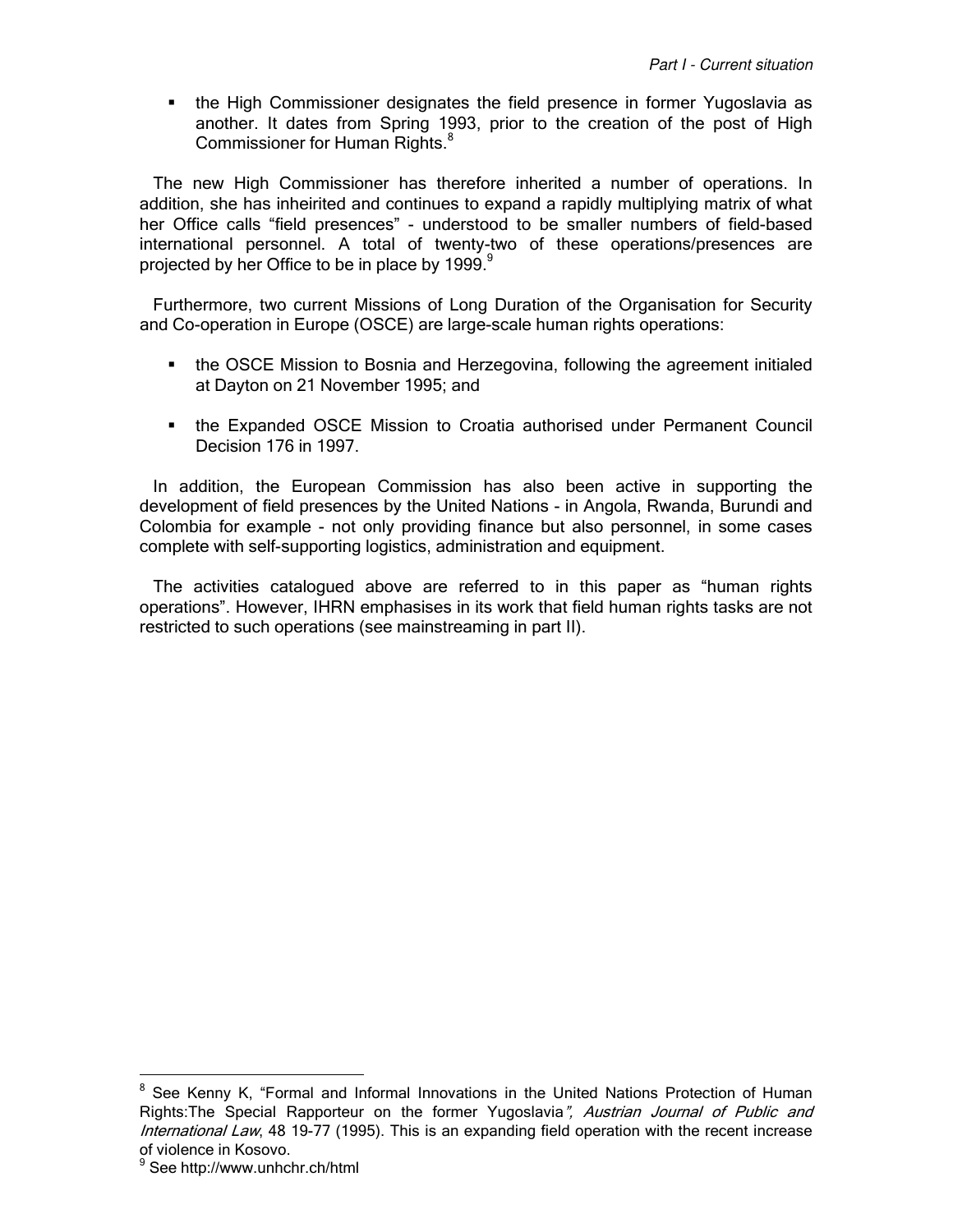#### 2. Field work: the need for coherence and consistency based on law

In 1991, the San Jose accord was signed between the two parties to the civil war in El Salvador. This was a human rights accord signed prior to full peace negotiations and led to a first UN civilian human rights specialist field operation. For six months before a ceasefire was agreed, with on-going combat and before the UN military and police contingents arrived, human rights officers engaged in fact-finding to verify compliance of the parties with the San Jose accord.<sup>10</sup>

Two years later, in 1993, the UN assisted the parties to the Rwandese civil war in negotiations which led to the Arusha Agreement being signed by them in August that year. The UN Security Council agreed to provide a military peacekeeping force to verify compliance with the Agreement. Ignoring the prescient warnings and concrete recommendations for action published at that time by the Special Rapporteur on Extra-Judicial, Summary or Arbitrary Executions, the UN failed to ensure that human rights concerns were central to the peace agreement. Indeed, a specialist human rights division was not provided as part of the military peacekeeping operation. UNAMIR.<sup>11</sup> Six months later, the military peacekeeping operation was in place and genocide exploded in April 1994.

In 1991, it might have appeared that the UN had learned that, as the Secretary-General has recently stated, "today's human rights violations are the causes of tomorrow's conflicts".<sup>12</sup> However, for El Salvador the UN had not come to the negotiations to advocate, or insist on, addressing the human rights causes of the conflict nor the violations which were a feature of its prosecution. Rather, these issues were insisted upon by one of the parties - the armed opposition group, which had always seen them as essential to resolving the conflict.

Since then, all the human rights operations mentioned above have been undertaken in an entirely ad hoc, piecemeal fashion. Failure by the UN to apply the axiomatic link between human rights violations and armed conflict in the Rwanda case graphically illustrates this lack of a coherent, human rights-based approach to its field work. This is a key challenge to be addressed by the Secretary-General's mainstreaming of human rights analysis across all the activities of the UN, and one of the reasons why the High Commissioner for Human Rights is at a watershed of opportunity to provide leadership across the system.

#### 3. The absence of a clear rationale for human rights operations

One, or all of three rationales are frequently raised to justify fielding a human rights operation. These are, presence as deterrence, monitoring and reporting to

<sup>&</sup>lt;sup>10</sup> The mission, ONUSAL, eventually stayed for approximately five years with three disciplines (civilian human rights specialists, police and military) working for the first time within a peacekeeping operation).

A small police component was included in UNAMIR.

<sup>&</sup>lt;sup>12</sup> Statement by Mr Kofi Annan, Secretary-General of the UN to the opening of the fifth-fourth session of the Commission on Human Rights, Geneva 16 March 1998.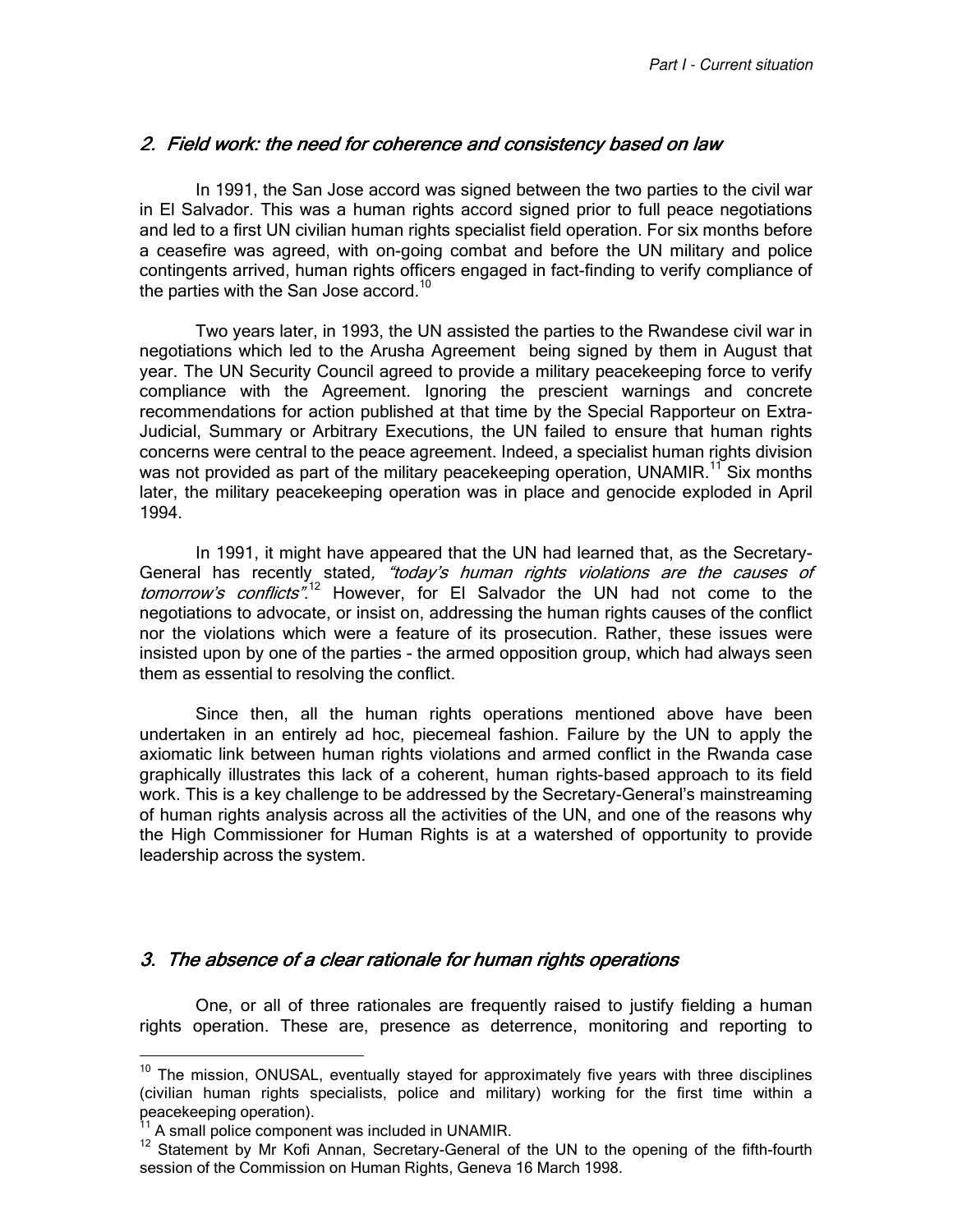headquarters of the sending organisation, technical assistance/ institution-building.

*i) Presence as deterrence:* Deterrence is frequently used as a rationale for human rights operations in an emergency context. While all such operations so far have been born in an emergency, this rather begs the question as to whether a "soft-skinned" human rights operation is in fact the most effective deterrent - deterring exactly which types of human rights violation, in what type of situation. A considered use of this rationale would require each human rights operation to identify at planning stage whether civilian human rights specialists should be used rather than UN civilian police, UN military, local human rights defenders or a combination. Whatever the optimum mix of personnel identified, they should then be fielded and instructed to work in ways which maximise their deterrent effect. However, despite the frequency with which the rationale is raised, there is a dearth of systematic practice of active deterrence in human rights operations.<sup>13</sup> Generally, human rights officers are left to identify or create for themselves opportunities for deterrence as their personality or previous experience dictates. This carries self-evident attendant dangers - for the operation, the human rights officer, and of course, their local interlocutors.

Gauging success of a human rights operation in terms of human rights violations prevented, is by definition difficult. The latter are notoriously difficult to measure with any reliability. Therefore, caution must be exercised in asserting that a deterrent effect has been achieved. Unfortunately, due to pressures such as funding concerns, a human rights operation frequently falls into the trap of claiming credit for anything positive which may occur - while bemoaning negative events as being beyond its influence. What is clear, however, is that mere presence does not equate with deterrence.

Whatever effect some would presume, presence for the purpose of deterrence is by definition a short-term, non-sustainable justification for a large-scale human rights presence.

Linked to presence as deterrence is the question of interventions in individual cases. Such interventions can have immediate visible positive effects, such as improving prison conditions, and are a source of encouragement to field personnel involved. They are important in themselves as assisting a victim of a human rights violation concerning a human being and they can be important means of identifying patterns of violations for the purpose of targeting remedial recommendations. However, their importance as a justification for a human rights operation can be over-stated. Interventions in an individual's case by a human rights operation can have negative effects for an individual especially where there is poor selection and training of staff or management. Examples include the punishment of prisoners when a visitor identified those from whom complaints about the prison authorities had been received. In addition, interventions can generally be made in only a few cases relative to the widespread need for protection which has been a feature of human rights operations deployed in emergencies. They rarely have the kind of powers needed to ensure a difference is made in an individual case or to meet the public's expectations. Finally, there may be more general negative effects if the approach used is that of replacing, rather than reinforcing, the local system (dependency, adding to a self-perpetuating public mistrust of the state system, and so forth).

<sup>&</sup>lt;sup>13</sup> One exception is the relatively developed practice of systematic visits to places of detention, including prisons. The lead specialist is the International Committee of the Red Cross. It has long understood the imperative of responsibly developing doctrine and practice - and then recruiting and rigorously training staff in its application.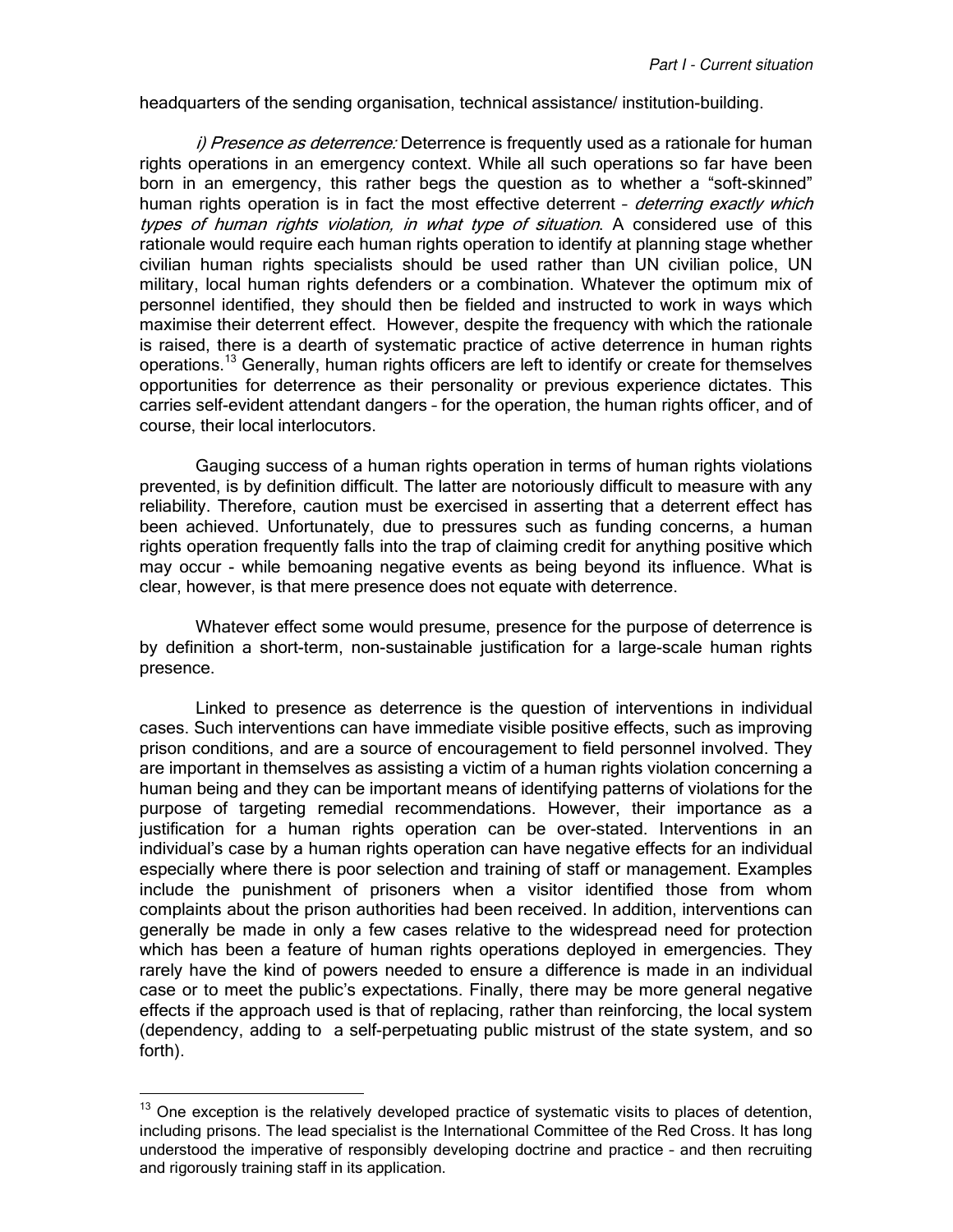ii) Monitoring: This is the second, and most frequently used rationale: a human rights operation is needed for information-gathering. Increasingly, human rights operations are perceived as being primarily for monitoring, and that monitoring is adequate as an end in itself.

This may be partly because almost all of the human rights operations until Rwanda were established to verify compliance with peace agreements. Another reason for this perception may be again due to the fact that all the operations were carried out as emergency deployments during a crisis. In this urgent context, a high proportion of personnel was naturally recruited from the international human rights non-governmental organisations which had led the development of fact-finding techniques and "mobilisation of shame" during the Cold War. Those techniques had been developed by them in the context of fact-finding from outside a country with occasional on-site visits - and concentrating on a small area of civil and political rights due to the NGOs' particular specialised focus.

Of necessity, the NGO traditional method of gathering information involved little, if any, on-site visits. This was either due to lack of access, resources, or adequate information was sent to them from local human rights defenders. This illustrates the difficulty of seeing fact-finding, of itself, as a sufficient justification for a large-scale field presence. There are many methods of fact-finding regarding a human rights situation which can be combined to obtain an accurate overall picture.<sup>14</sup>These include traditional methods such as short on-site visits, access to refugees outside the country, information gathered by local or international sources within the country. Indeed, during the conflicts which have featured these human rights operations, it has been frequently the case that a better overview can be obtained outside the country than within it.<sup>15</sup>

Whatever the merits of this in the specific context of verifying compliance with peace agreements,<sup>16</sup> the result has been that inter-governmental human rights operations have now in effect adopted the narrow focus and techniques developed by non-governmental organisations for a very different context and been satisfied with an overly modest aim. This is a particularly inadequate approach for the High Commissioner as it reinforces the tendency to seek "solutions" outside the host society rather than within it, and it does not adequately fulfill that Office's broad responsibilities to stimulate change (Annex 1).

Indeed, there is reason to be concerned that a narrow approach to monitoring may not fully reflect principles of international human rights law, and secondly, it may not be providing an accurate picture, even within its own limited substantive parameters.

Firstly, it is one thing for NGOs to monitor only certain rights for reasons which include their chosen specialisation within the range of human rights applicable. It is

<sup>&</sup>lt;sup>14</sup> An important distinction should be clearly understood between overview fact-finding on the one hand, and investigations for prosecutions before a court of law, on the other.

<sup>&</sup>lt;sup>15</sup>This situation is classically illustrated by Bosnia and Herzegovina in 1992-1993 when there were approximately 30,000 pairs of eyes (UN and other international personnel) on the ground observing and analysing the situation - yet with much of the country inaccessible due to security concerns. Had there been a human rights operation present, it would have been limited in its movements around the territory. Ensuring the Special Rapporteur was well-informed through the (then) Centre for Human Rights in Geneva involved channeling information in a timely fashion for analysis and combining it with a series of short-well-planned on site visits, (see note 3 above).

<sup>&</sup>lt;sup>16</sup> Indeed, some peace agreements under which human rights operations have operated have given express priority certain civil and political rights (such as MICIVIH in Haiti).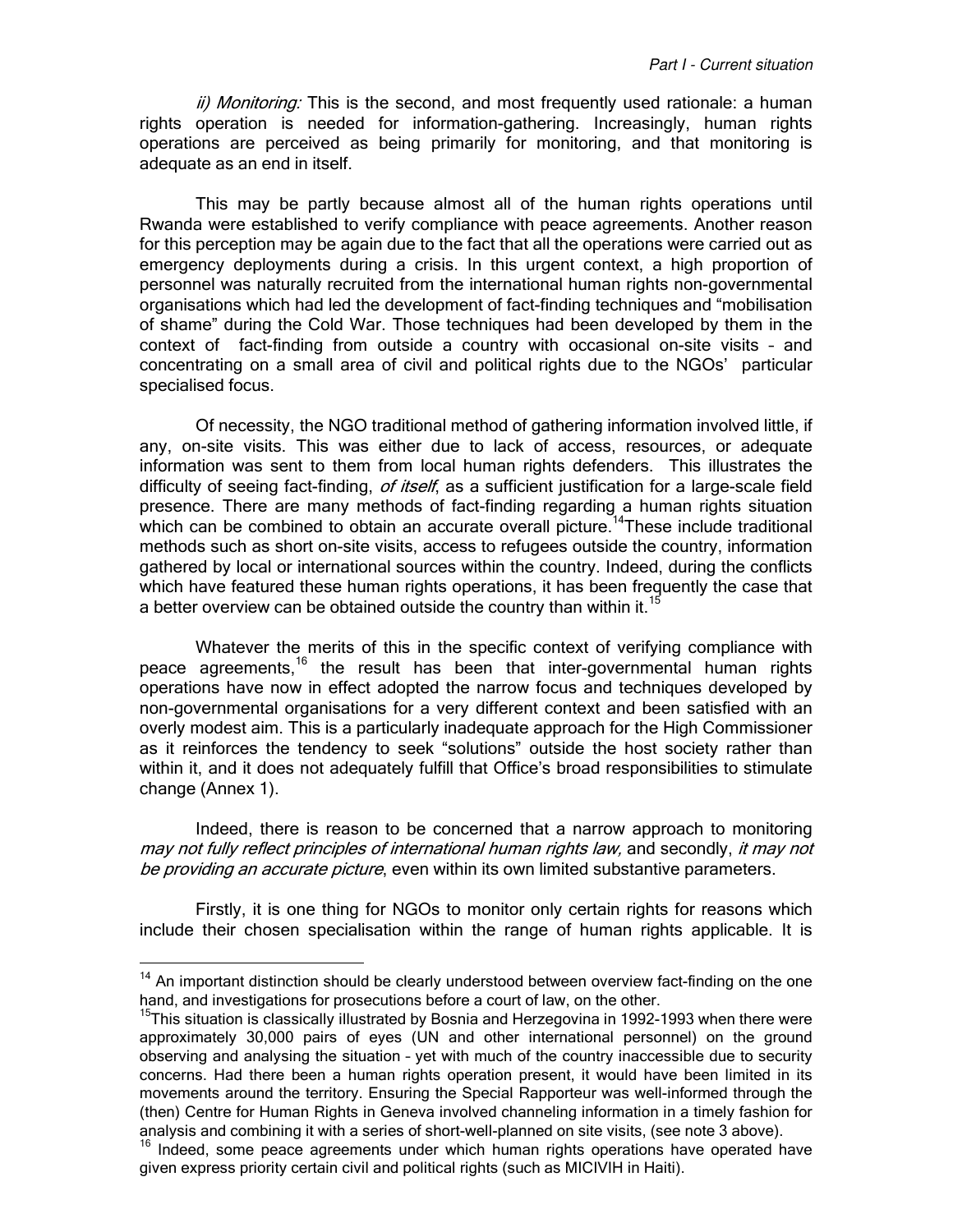another to see inter-governmental organisations concentrating on a narrow range of rights without giving reasoned indications for their choice. The choice should clearly be based on host society needs - but it is difficult to see how this can be made without meaningful input from the host society regarding what it understands those needs to be. Thus, by the time the Rwanda operation began in the immediate post-genocide context of 1994, the assumptions flowing from the experience of previous operations meant it was understood that this operation too would focus primarily on monitoring, and that the rights monitored would be civil and political - despite the broad and flexible mandate allowing its priorities to evolve over time. The operation has not apparently monitored economic, social and cultural rights (or discrimination in their enjoyment) or contributed to the much-needed development of methods and indicators in this area. This, despite the fact that the host state agreement refers broadly to one of its functions as monitoring "the human rights *situation*".

Most fundamentally, such a selective approach is contrary to the principles of the indivisibility, inter-dependence and universality of human rights which are the cornerstone of the High Commissioner's mandate (see Annex 1).

Secondly, the picture received from such operations may not be complete so long as methods and indicators for tracing patterns of improvement in the human rights situation have yet to be developed and conveyed through training to field staff:

'Reporting should include not only verified violations, but also verified patterns of improvements in the human rights situation. Authorities who are not credited with improvements (where they occur) may quickly lose faith in the benefit of doing so. so that the inaccurate report becomes a self-fulfilling prophesy. To facilitate the scientific measurement of improvements, further consideration should be given to techniques familiar to non-lawyers..."<sup>17</sup>

Once information is gathered, the monitoring culminates in reporting to headquarters of the deploying organisation. It is not designed, or directed towards informing those most concerned - the people of the host state. Thus, in Rwanda, the operation in failing to prioritise host society needs, did not contribute as it might have, to resolving the entrenched situation in the camps during the Rwandan refugee crisis in Tanzania and the former Zaire.<sup>18</sup>

Overall, it appears that in a few short years, the emphasis on monitoring has crystallised into an inflexible, automatic approach fulfilling the letter of a narrowlyinterpreted mandate, which does not necessarily take reasoned account of the imperatives of the actual situation. Here, it should be clear that the need for effective information-gathering and accurate analysis is not in issue. Rather, the experience of the predicted genocide in Rwanda in 1994 illustrates that it is a necessary, but not sufficient, condition for the protection of human rights. Of itself, information sent to headquarters, even assuming it is timely, comprehensive and reliable, changes nothing. The people of Rwanda have certainly learned that waiting for external protection can be a futile

 $17$  Kenny K, note 1 at p.22

<sup>&</sup>lt;sup>18</sup> Confusion has been created regarding the legal authority for the establishment of HRFOR (Rwanda), apparently as non-solution to the question of what the relationship should be between a country special rapporteur and a human rights operation under the Office of the High Commissioner. The result has been a failure to meet the needs of the people of Rwanda for comprehensive, reliable, timely, information about the human rights situation in their country though periodic reports were requested in the original resolution of the Commission on Human Rights, and even though the High Commissioner clearly has the ex officio mandate to provide it (see part II of this paper).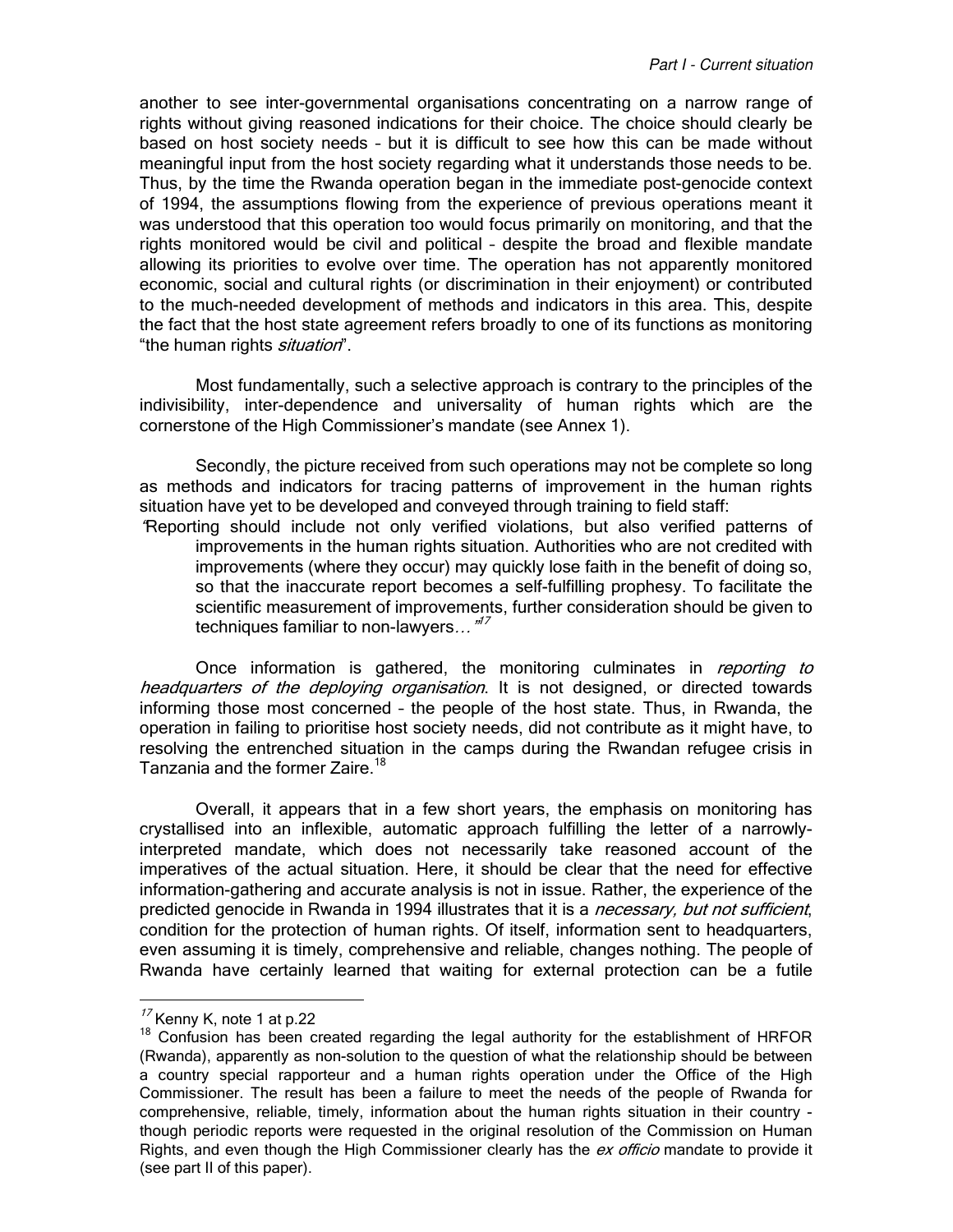exercise. Part II of this paper highlights ways to assure the primary role of that host society

iii) Technical assistance, institution-building. Terminology is notoriously vague in this area and the lack of conceptual clarity derives at least in part from administrative arrangements. Until 1997, the (then) Centre for Human Rights had a branch responsible for servicing the fact-finding carried out by the special procedures such as Special Rapporteurs, Working Groups. A different branch was charged with providing "technical assistance" at the request of states. This usually meant training for judges, police; expert advice on drafting human rights legislation, and so forth. Historically, the latter was almost entirely headquarters-based with short field visits by trainers, as an example. It is now sometimes suggested that the provision of technical assistance is itself partly a justification for having a large-scale, relatively long-term field presence. Discussion of field tasks increasingly revolves around the need for some combination of "monitoring" on the one hand, and "technical assistance" on the other, with increasing emphasis on their being linked in a cycle and mutually re-enforcing.

None of the three main rationales have yet been subjected to rigorous analysis: presence as deterrence, monitoring, technical assistance/institution-building. Of themselves, they do not present a compelling case for a large-scale human rights operation, in a clearly identified set of circumstances. More importantly, they do not adeguately reflect the mandate of the High Commissioner for Human Rights nor the legal imperative of mainstreaming human rights across all the UN's activities.

#### 4. The need for information and accountability

Whatever the rationales proposed and their relative persuasiveness, a prerequisite for meaningful review of present and past operations is comprehensive, reliable and disinterested information.

Discussions of human rights operations internationally have not included the constituency most qualified to speak on the subject- the societies which have played host to them. There continues to be a near total absence of input from those who have hosted, or are hosting, operations. This not only excludes a vital source of information for assessing the merits of such operations but is symptomatic of a more structural weakness of current approaches which see the host society as something of an afterthought, or somehow outside of, the process. In traditional diplomatic manner, a rather statist approach has been applied. This may be partly due to the early operations having being run from the political organs of the UN in New York, and partly due to the need to tread softly with a new operational tool for fear of being accused of failure to respect "sovereignty". The High Commissioner's mandate and the legal imperative of mainstreaming human rights means that these two factors should be less significant in the future (see part II).

There has been no internal or external procedure for independent evaluation of any of the human rights operations as such - whether fielded by the UN or the OSCE.<sup>19</sup>

<sup>&</sup>lt;sup>19</sup> However, a step forward for the OSCE in Bosnia and Herzegovina is the decision of the Permanent Council to request the Head of Mission, Ambassador Barry, to report on the impact of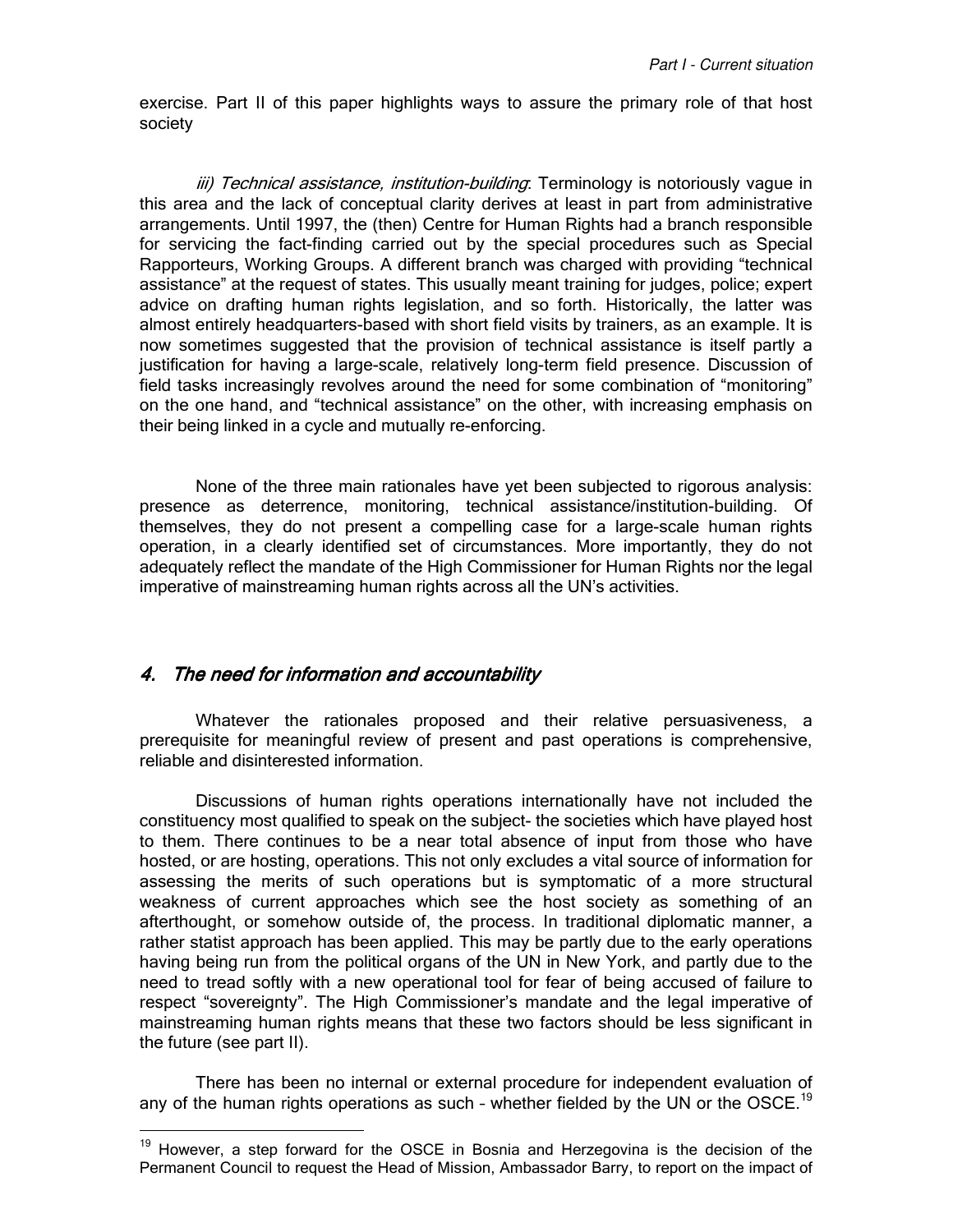In contrast, donor-led insistence on independent evaluations is becoming relatively common for related field work such as that carried out by UN High Commissioner for Refugees or the Office for the Co-ordination of Humanitarian Affairs.<sup>2</sup>

There continues to be no systematic process of debriefing for lessons learning of any kind for the hundreds of personnel who have now served with the various human rights operations, a cause of frustration and disillusionment among many such staff.<sup>21</sup>

In the absence of a mechanism to record and objectively assess their experience, it is not surprising that since the EI Salvador beginnings there has been little perceptible evolution in the overall practices applies from one human rights operation to another<sup>22</sup>. Each has started from the same basic assumptions, and most have failed to learn adequately (or in some cases, at all) from the weaknesses and strengths of earlier operations.

#### 5. Equating presence with success

Much current discussion concerning human rights operations focuses on the logistics of getting international staff there, ensuring supply of vehicles, communications and administrative back-up.<sup>23</sup> These have been inadequate in all human rights operations to date and no doubt can benefit from appraisal. However, these "housekeeping" matters are in danger of over-shadowing more profound, inter-related, questions such as:

Why is the human rights operation here, what is its aim? By what yardstick can success be measured, and by whom? When will it have prepared the way for it to responsibly leave?

Some would have us view human rights operations as if international interventions are necessarily, and always, the right response. It is assumed, explicitly or

its human rights and democratisation programmes by end of 1998. For the UN, the Department of Peacekeeping Operations' Lessons Learned Unit conducted an internal mid-term assessment for MICIVIH in Haiti, while the European Commission twice independently evaluated its contribution to the HRFOR in Rwanda.

<sup>&</sup>lt;sup>20</sup>. Examples include the *Independent report on Humanitarian Co-ordination in the Great Lakes*, March 1998; the DANIDA Joint Evaluation of the Humanitarian Response to the Rwanda Crisis 1995. "Independent" is used here in the sense of disinterest regarding outcomes. The risk of vested personal or institutional interest in arriving at the most (or least) favourable assessments should be actively minimised.

<sup>&</sup>lt;sup>21</sup>An important contribution towards comparing experience of various human rights operations has been made in 1995 and 1998 by the publication of the views of some commentators by the Aspen Institute (see http://www.aspeninst.org/). Generally, for some major human rights operations the reflections of a senior manager who served in it are collected and significant issues and common analysis results. These are not however substitutes for systematic, comprehensive, independently analysed information.<br><sup>22</sup> The International Human Rights Network is working in a practical way to help find solutions to

this (see Annex 3).

<sup>23</sup> An important exception is the work of Todd Howland, "Mirage, magic or Mixed bag? The United Nations High Commissioner for Human Rights' Field Operation in Rwanda", Human Rights Quarterly 1998 (forthcoming).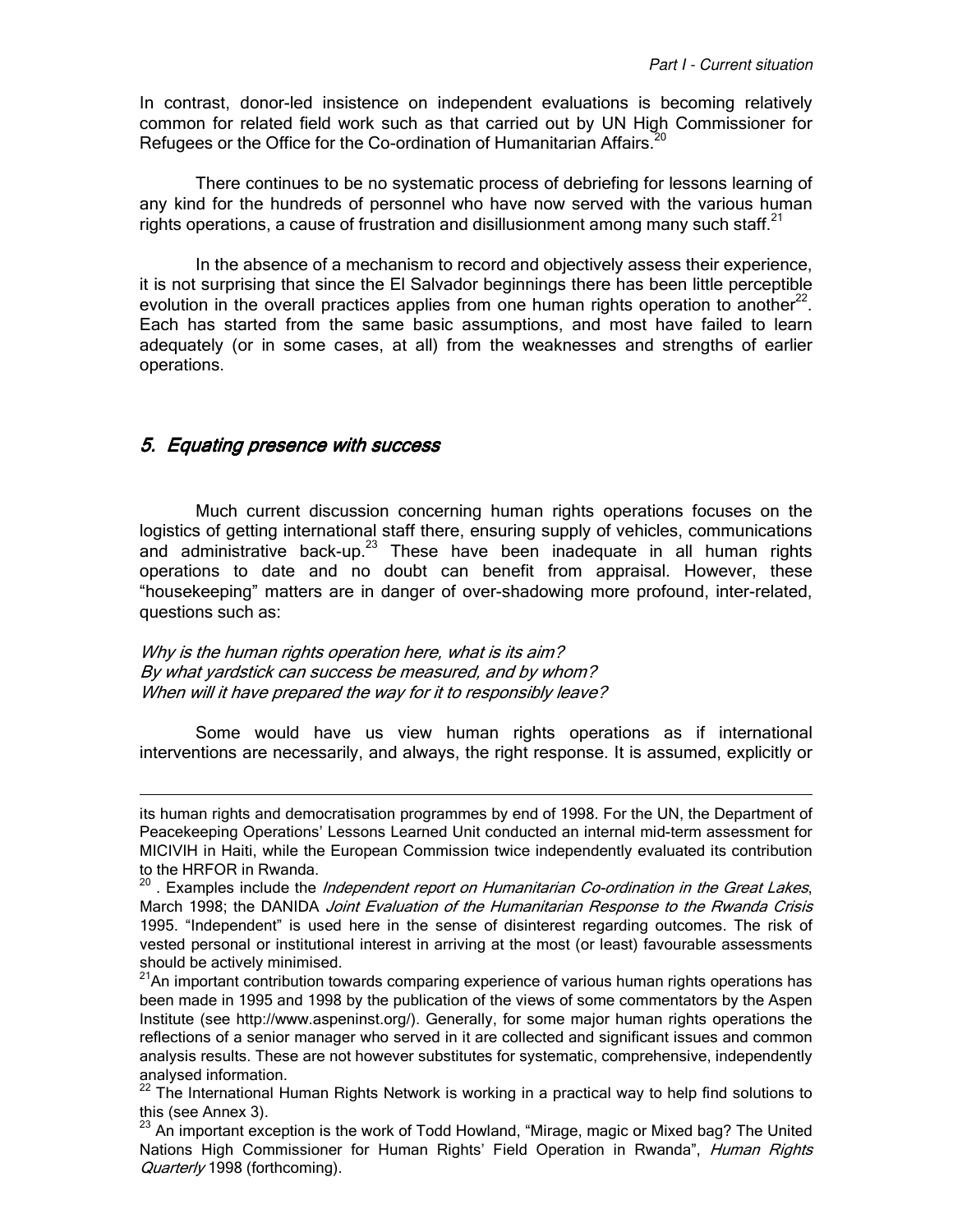implicitly, that human rights operations do "positive things" - itself an extraordinarily low threshold by which to measure achievement. Indeed, there is a strain of thinking which equates presence with success - instead of presence as a means to an identified goal. In this context, for those deploying or managing a human rights operation, there is *little or* no difference between "success" and "failure". Worse, success is sometimes equated with its cost, or the number of people on the ground. A senior UN official's view has become known as the *magic presence* view: the fact of having a large number of junior field personnel on the ground meant that the operation would have "succeeded". The mere fact of producing a report, delivering training to local police and so forth is related to the international community as ends in themselves - as the success justifying the human rights operation.

Indeed, Alex de Waal's comment regarding international human rights nongovernmental organisations may equally be applied to the present context:

#### "In human rights discourse...it is axiomatic that any human rights organisations are beneficial, and that their activities are all successful, even if they have merely succeeded in restating a principle and publicising a violation.... This will no longer  $d\sigma^{24}$

International organisations and donors are faced with difficult choices as to the most effective interventions in human rights emergencies. As the previous section outlined, the rationale for each human rights operation requires in-depth examination, particularly where "peace agreement verification" is not in issue. The question is whether large-scale human rights operations are the most appropriate tool to achieve a specified goal in any particular situation. There should be a balanced attempt to identify possible negative effects such as those associated with many forms of international presence: creation or continuation of dependency, diversion of resources from more direct support to targeted elements of host society, or providing an "alibi" for an international policy vacuum where more robust action is required. As we know from the inter-linked work of humanitarian assistance and development, the assumption that international presence only has positive effects is not a safe one.<sup>25</sup> The choice should not be misleadingly presented as - either the international community sends a human rights operation - or it does nothing. Instead, their use should be weighed against other, perhaps more sustainable, means of channelling resources towards supporting the host society's efforts (see part II).

<sup>&</sup>lt;sup>24</sup> Alex de Waal, "Becoming Shameless: The failure of human rights organisations in Rwanda", Book review, Times Literary Supplement, 21 February 1997, p.3.<br><sup>25</sup> It will seem extraordinary to specialists in those areas that the self-examination which has

characterised their work throughout the 1990s has yet to begin relation to international human rights field work. See for example, Guy Goodwin-Gill, "Refugee Identity and Protection's Fading Prospect", revised, expanded and updated version of a paper presented at the Conference on "Refugee Rights and Realities", University of Nottingham, 30 November 1996, forthcoming in Refugee Rights and Realities: Evolving International Concepts and Regimes, Nicholson, Frances and Twomey, Patrick eds., Cambridge University Press, 1998; Erin D Mooney, "Presence Ergo Protection? UNPROFOR, UNHCR and ICRC informer Yugoslavia", 7 IJRL 436(1995); "Painful lessons in how to say no: aid agencies find that handouts can make an intolerable situation worse" *Independent on Sunday*, 12 April 1998.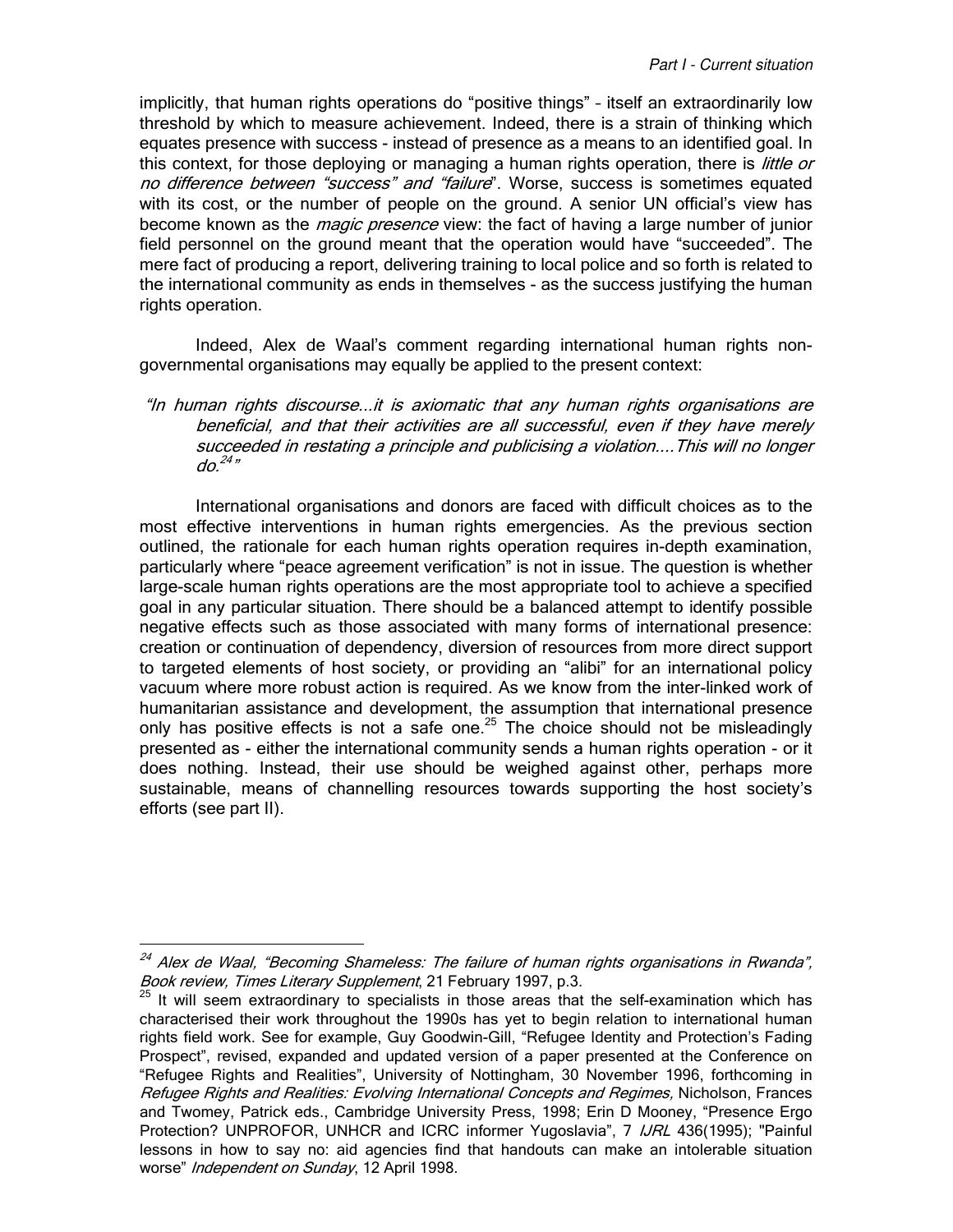#### **Conclusion: the watershed**

If reliable information concerning present and past operations is the first prerequisite for a review of their roles, an additional pre-condition is that there should be clear understanding of what an operation can, and should be expected to achieve. The yardstick by which we measure "success" of a human rights operation should be clearly conceptualised and articulated. This goes to the heart of the issue. Without an effective dialogue and partnership with the host civil society, priorities have not always been consciously set in accordance with host society needs. In the absence of such an approach, the question inevitably arises: whose interests do human rights operations serve? If current approaches continue there is clearly the danger that human rights operations will be seen as serving the interests of the deploying organisation - rather than the host society whose human rights it is ostensibly there to protect and promote.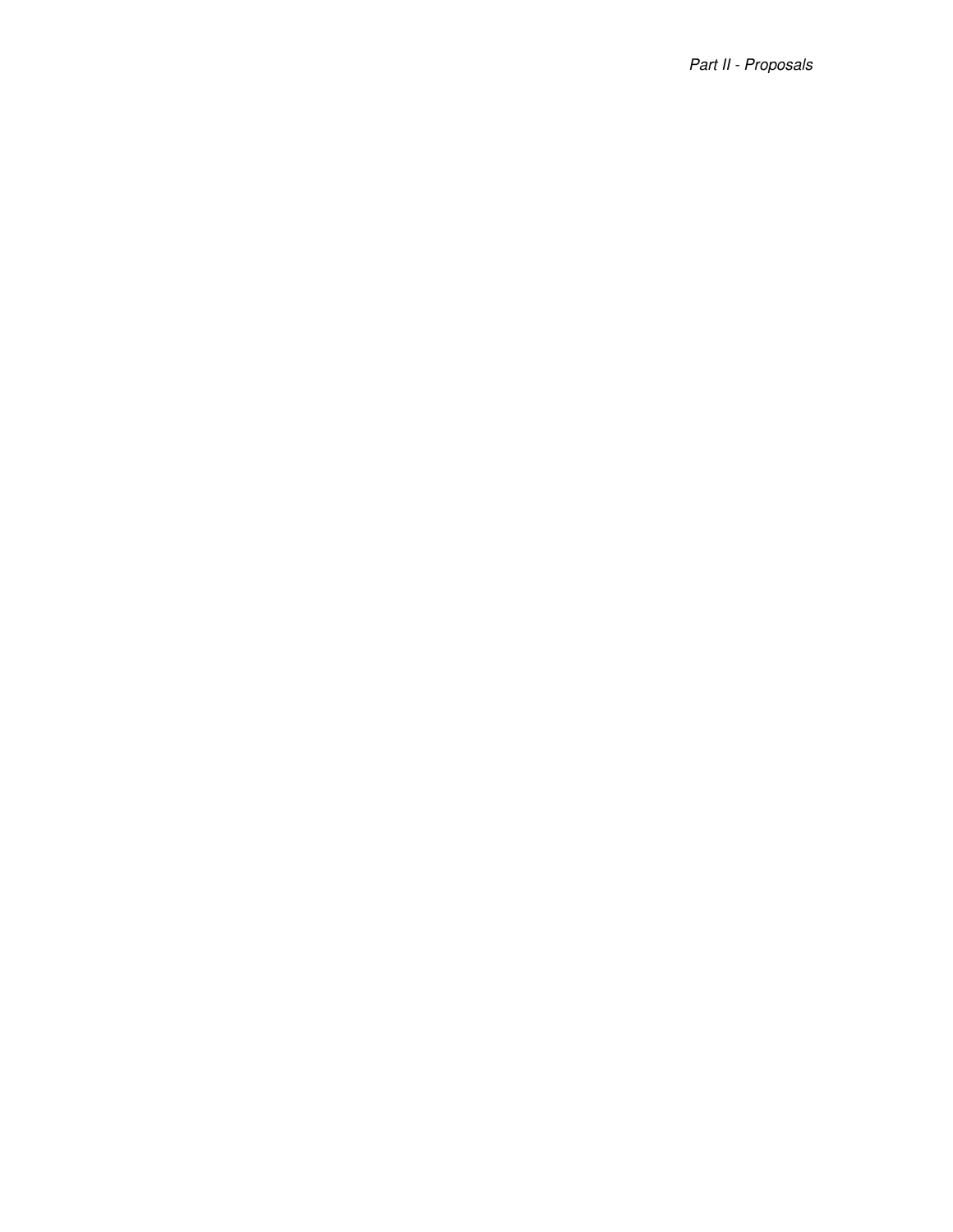#### Part II

#### A vision to reflect international human rights law:

#### **Human Rights Support Programmes**

#### 1. Introduction

This part of the paper presents, in outline, IHRN's alternative vision for future field-based human rights work guided by the High Commissioner, whether carried out by the UN or others. It requires a fundamental re-think of the aim, attitude and methods of human rights field activities. It requires that success be measured by the degree to which temporary presence has contributed to a sustainable improvement in the human rights situation.

The terminology proposed to encapsulate such future field work is Human Rights Support Programmes. This is because "support" conveys the fundamental shift in attitude towards a *constructive partnership based on the primacy of the host society*. It conveys *assisting and reinforcing* rather than replacing or duplicating local efforts. Programme emphasises process and long-term vision with sustainability at the core. Similarly, those who work in these Programmes should be termed Human Rights Support Partners.<sup>26</sup>

The terminology is premised on the High Commissioner's mandate and the need for host society participation.

#### 2. The High Commissioner's ex officio mandate

The High Commissioner has a very flexible overall mandate which not only allows her actions to be tailored to the host societies' needs, but requires it, given that the circumstances vary within states over time (Annex 1).

The High Commissioner's mandate derives from the Charter and international human rights law and as such cannot be changed through negotiation with a putative host state. The law applicable to her mandate is inherent to her office and applies equally to all states.

The Human Rights Support Programme is based on the High Commissioner's ex officio mandate covering the full spectrum of human rights which she seeks to reflect in the actions and programmes of her Office, including the principles of the universality, indivisibility and inter-dependence of all human rights. Thus, while the exact human rights treaty obligations will vary according to states' ratifications - these principles inhere to the Office and should clearly apply to all the situations it addresses. This ex officio

 $^{26}$  The word *partner* is to mark a shift away from the previous pattern of exclusion of host society from the identification of tasks, priorities and evaluation of field-based human rights work carried out by the UN or other inter-governmental organisations.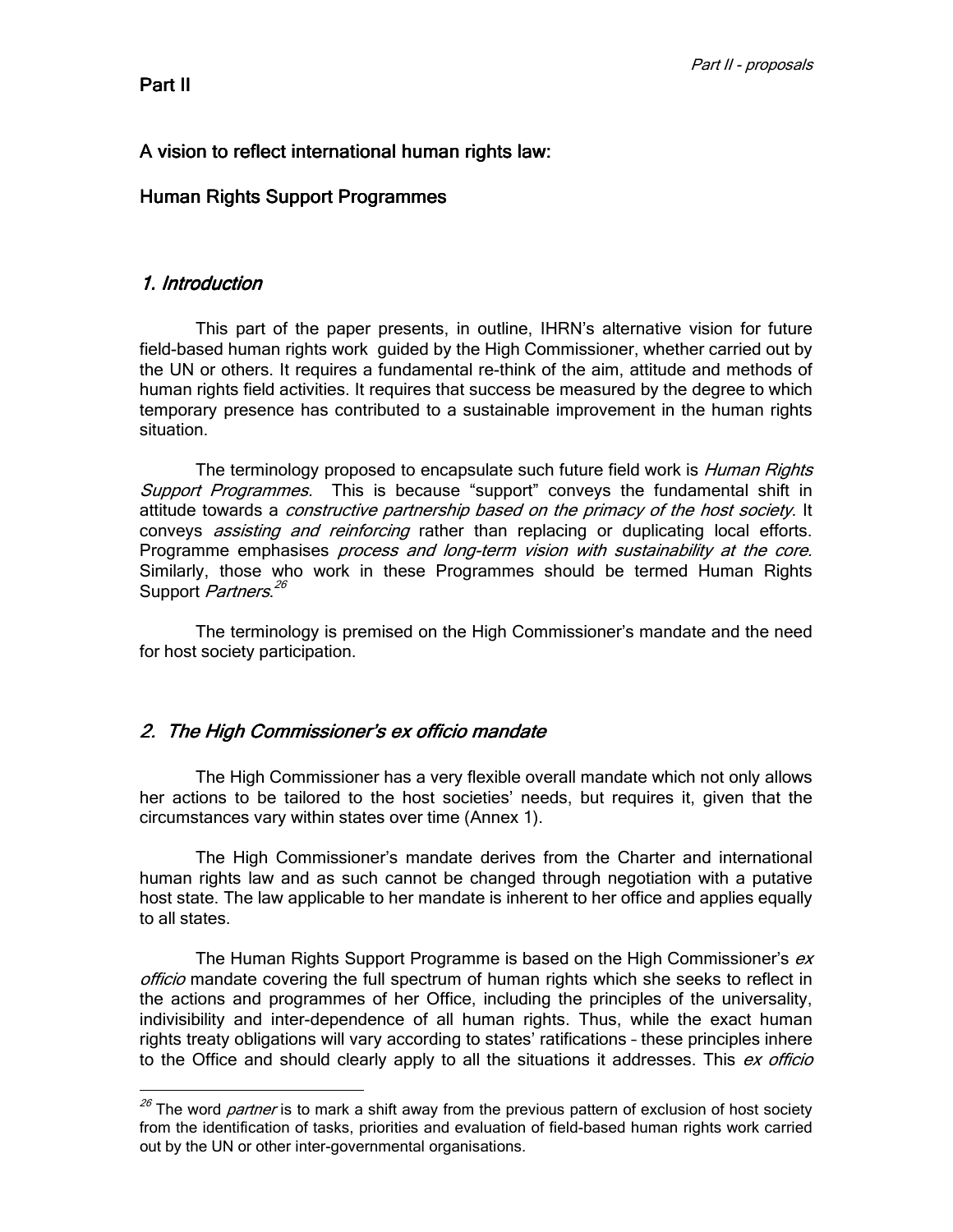mandate should be clearly understood as the basis for a state's invitation to her Office to establish a Support Programme.

#### 3. Priorities identified through host society dialogue

Each host society has a right and duty to determine its own human rights priorities - as reflected in the Vienna Declaration and Programme of Action.<sup>27</sup> Host society includes but is not limited to host authorities at all levels, and involves the range of civil society actors such as non-governmental organisations, church and women's groups, individuals, and so forth.

Within the parameters of the core principles, the priorities of a Support Programme should not be set in a far away meeting, or in a New York or Geneva resolution - rather through dialogue with the host society. Only through such dialogue will the daily tasks of the Support Programme be those most likely to effect a sustainable improvement of human rights needs.<sup>28</sup>

Such dialogue, involving genuine empowerment of the civil society in whom "ownership" of the Support Programme is vested, of itself, would have positive human rights effects in terms of participation in public life. It would also, *ipso facto*, generate enhanced local acceptance of this international presence because its menu of options would be debated locally and choices made to reflect local needs. Such public involvement is an essential element of legitimacy and a pre-condition for achieving sustainability. In this way, the Support Programme approach should facilitate early involvement, before a crisis explodes, with real possibilities for preventive action.

Part I of this paper sought a rationale to justify, or a concept to explain, the comparative advantage of field presence. Here, it is suggested that a convincing rationale would be *engagement with the host society* at all levels from the grassroots.

#### 4. Measuring success: sustainability

The Sustainability Principle stipulates that:

"[T]hat Human Rights Operations must be based on the assessed needs of a host society, and co-ordinated with other complementary initiatives, so as to best contribute to a sustainable improvement of the human rights situation as part of an overall human rights strategy. This requires the active participation of the host society."<sup>29</sup>

This emphasises the need to re-think the time-scale of human rights field work. Support Programmes should reflect the truism that it takes generations to develop or recreate a human rights culture. Equally, the Sustainability Principle means that a human

 $27$  In the present context, the point was also illustrated by the priorities set for MICIVIH (Haiti) expressly in its mandate to prioritise certain rights such as freedom of assembly.

<sup>&</sup>lt;sup>28</sup> Bv definition, violations of non-derogable human rights would be automatically priorities to be addressed.

<sup>&</sup>lt;sup>29</sup> See Annex 2.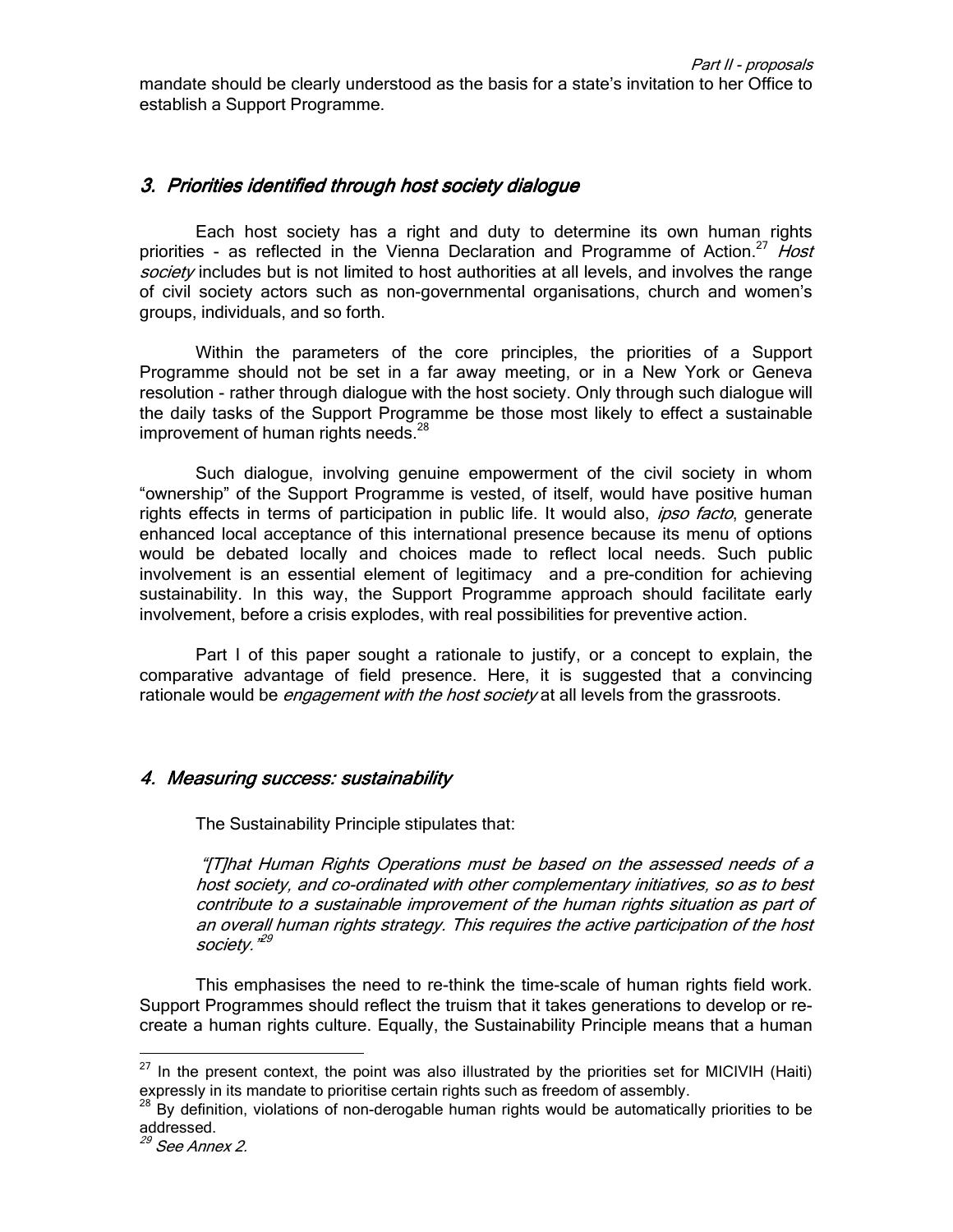rights culture cannot be presented as a gift from outside.

#### 5. Field human rights tasks - by all means necessary

Part I described the development of human rights operations, as limited by a narrow range of methodologies centred around human rights reporting.

Here, two types of tasks should automatically be included in the Support Programme. The first, *diagnostic monitoring* means the gathering of information to analyse and identify patterns of violations or non-fulfillment so as to pin-point exactly the reasons for such weaknesses. This is a necessary on-going task to:

- provide accurate, timely analysis to inform the host society debate regarding the full spectrum of human rights;
- accurately target the Support Programme to host society needs, including identifying any lack of will on the part of host authorities, requiring more robust responses in the second category of tasks; and
- ensure analytical leadership for the range of interventions by other actors. For the UN agencies, this reflects the High Commissioner's role in mainstreaming human rights.

Diagnostic monitoring is merely the first step in the Support Programme's activities and not an end in itself. All activities of the Support Programme which follow-up the recommendations yielded by its diagnostic monitoring are called its *human rights* development tasks. These range from action by the Programme itself, such as disseminating its analysis in the local languages - to facilitating action by other UN agencies, the host authorities, host civil society, by donors, the Commission on Human Rights and so forth.

Examples of these tasks include public education campaigns to strengthen the awareness of, and demand for, human rights; grassroots reconciliation work, contributing the experience of other states to a national debate on impunity, truth and justice; capacity-building (see selection and training below), facilitating community development. Where diagnostic monitoring reveals a need for tough messages to be transmitted to the host authorities, this too is an essential element of the human rights development work of a Support Programme.<sup>30</sup>

It is in this bundle of human rights development activities that technical assistance (training in the justice system, legislative drafting advice and so forth) and institution-building conceptually belong. The Support Programme approach thus resolves the artificial monitoring/technical assistance debate by providing a coherent conception of all UN field-based human rights work.

The bundle of activities defy prior definition but rather will continually evolve over time. The field techniques to be developed for the future should learn from systematic debriefing of all staff and the independent evaluation of past human rights operations, with meaningful input into that process from the host societies. "Traditional" human rights

<sup>&</sup>lt;sup>30</sup> The Programme is to support elements of the host sociey committed to sustainable improvement of the human rights situation - not to support the state, as such.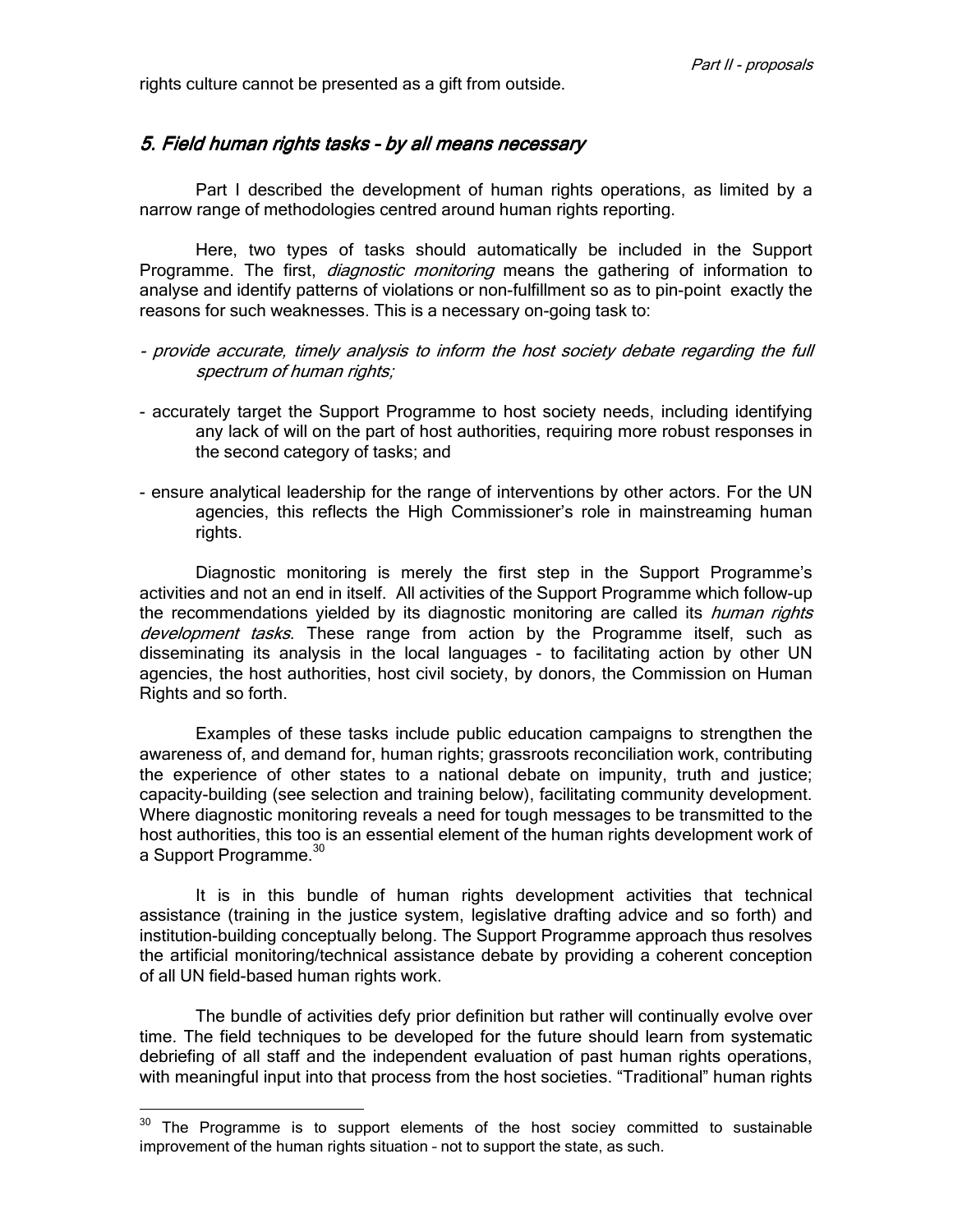techniques should be reassessed with flexibility and creativity to meet actual needs. Overall, with the coming to fruition of attempts to mainstream human rights in the UN, daily field tasks should be thoroughly reviewed. For example, they should be premised on two-way mainstreaming of human rights and development thinking so as to open Support Programmes to methodologies from the human right to development field.<sup>31</sup>

Thus, in their daily tasks, Support Programmes should explore "all means necessary" guided by human rights law and principle.

#### 6. Selection and training of partners - local and international

To date, human rights operations have been a tool used in emergencies or immediately post-conflict, rather than in preventive early deployments. In such situations, security concerns (including a highly stratified political context) have been assumed to preclude the employment of local nationals in substantive positions. This approach has meant human rights operations have not prioritised active nurturing of local capacity as early as they might have, or at all, in some cases.

Generally, the presumption that only international staff do substantive work has been a feature of human rights operations. This may be due to the narrow assumptions on which they have based their field techniques. Previously, "monitoring" and "technical assistance" have been understood, designed, delivered, and defined as requiring temporary international presence.<sup>32</sup>

These should not be the dominant features of Human Rights Support Programmes. The Support Programme approach should make an early, and on-going relationship with the host society feasible, thus achieving preventive "deployment" before there is a crisis. Thus, once the initial priority tasks have been identified for a Support Programme, staff partners should be selected, recruited and trained in function of those tasks - and not before. Implications may include there being less need for lawyers than has hitherto been the case and more need for senior management with development backgrounds. In addition, the starting point of a Support Programme should be its capacity-building, supportive role vis-à-vis local efforts. While each situation will vary, one aspect of this is that there should be a presumption that local partners carry out the Support Programme's work unless security concerns dictate otherwise:

"An emphasis on sustainability has consequences for selection of personnel: each [Human Rights Support Programme] should consider how to benefit from skills available locally having due regard to the need to ensure security of information provided [in its diagnostic monitoring role] as well as any possible risk to such local staff in being associated with [it]. This can best be achieved by clearly identifying the different tasks to be carried out. At present, the principle of sustainability is very far from being reflected in the staff of HROs, but there are precedents. For example, locally recruited nationals of the host state have worked as "assistants" to the EU component's human rights promotion work within HRFOR (Rwanda) and in analysis of the local media for the [High

<sup>&</sup>lt;sup>31</sup> See *Intearatina Human Rights with Sustainable Development*, A UNDP policy document, January 1998.

<sup>&</sup>lt;sup>32</sup> Of course, local actors play indirect key roles such as providing information to an operation.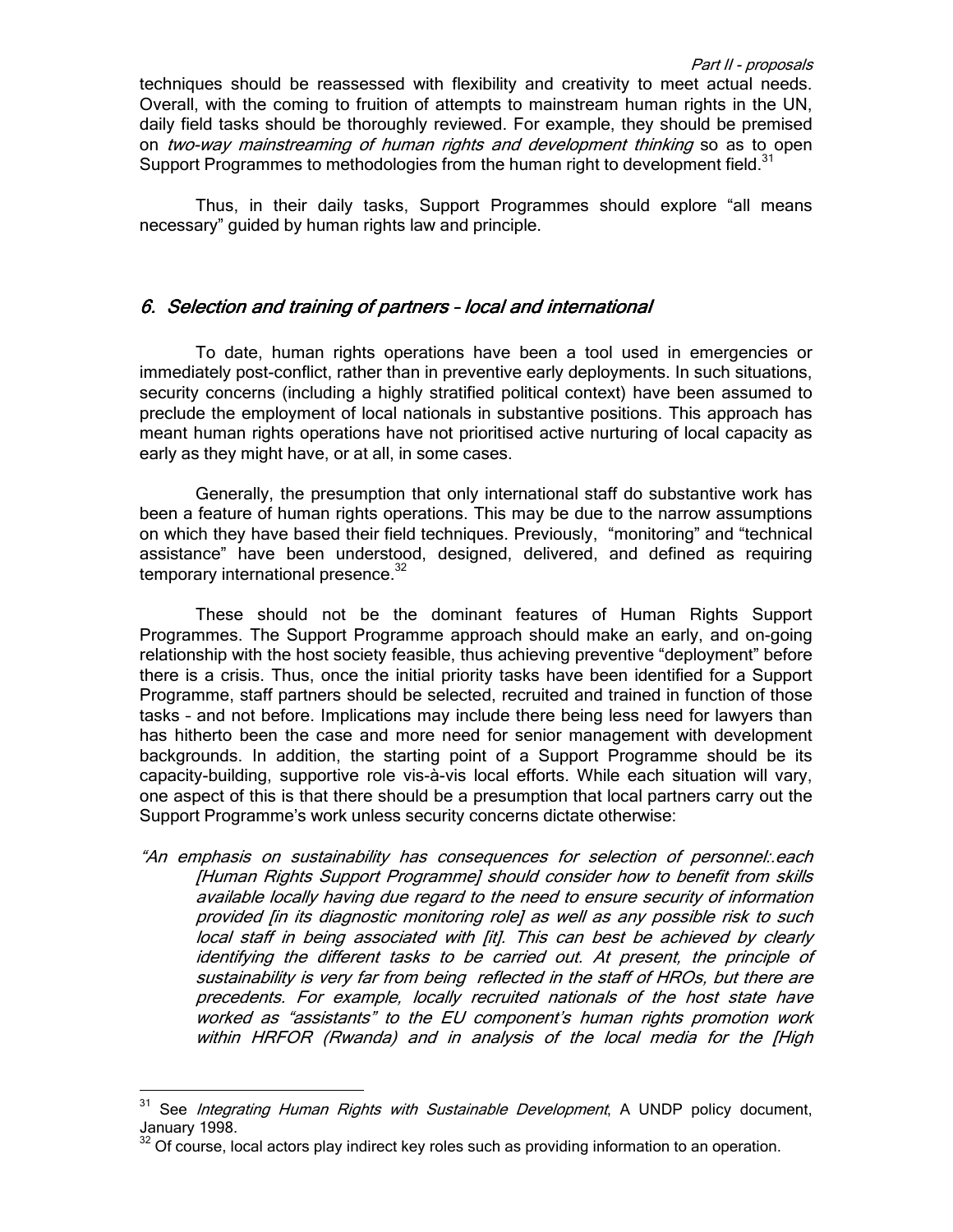## Part II - proposals<br>Commissioner's] small field presence in the former Yugoslavia."<sup>33</sup>

The relatively recent focus on standby rosters and advance generic training can potentially be adapted from the context of human rights operations to facilitate Support Programmes.

#### 7. Mainstreaming - mutual learning across the UN

The legal imperative that human rights be mainstreamed across all UN activities requires that human rights field tasks be understood as a shared concern requiring systematic mutual learning. Thus, it is not only those specifically labeled 'human rights specialists' who have human rights responsibilities vis-a-vis the host society.

However, there is a tendency to see mainstreaming as a one-way process by which the High Commissioner's concerns are fed into all other activities. Just as with the previous conception of host society, this tendency has meant that field partners were approached merely as *sources of human rights information* for an operation. Such an approach runs contrary to mainstreaming and ignores important field lessons which military, police, or development practices can offer Support Programmes (see tasks above).

Of particular importance is the field experience relating to the human right to development which should be mainstreamed into the High Commissioner's reflections on Support Programmes. The human right to development includes concepts of sustainability, accountability (see next section), social audit indicators, stakeholders and beneficiaries and placing participation and gender concerns firmly at the core in order to maximise sustainability. In particular, building local capacity should be the conscious priority of a Support Programme from the outset (see staff above). This approach will help provide needed exit strategies based on attainable objectives.

In this context of two-way mainstreaming, Support Programmes should be developed in the context of UN human rights field tasks, including peacekeeping, as a whole. This clearly does not involve supplanting roles of field partners such as the UN Development Programme, UN Children's Fund (Unicef), the High Commissioner for Refugees, the Department of Peacekeeping Operations, the Office for the Co-ordination of Humanitarian Affairs, and so forth. Rather, it should provide the analytical basis for the High Commissioner to *ensure leadership*, as she has herself described her role, for coherent human rights approaches across the organisation.<sup>34</sup> A Human Rights Support Programme should therefore inform all UN responses - military, political, development, humanitarian aid.

Consequentially, vital questions that arise are:

- how will such field partners adapt to meet their field human rights responsibilities; and

- how will they relate to the work of the High Commissioner for Human Rights in the field, and vice versa?

 $^{33}$  Note 1, at p. 26. This also occurred in exceptional wavs with MICIVIH (Haiti).

<sup>&</sup>lt;sup>34</sup> Statement by the High Commissioner for Human Rights to the Third Committee, the fifty-second session of the UN General Assembly, New York, 14 November 1997.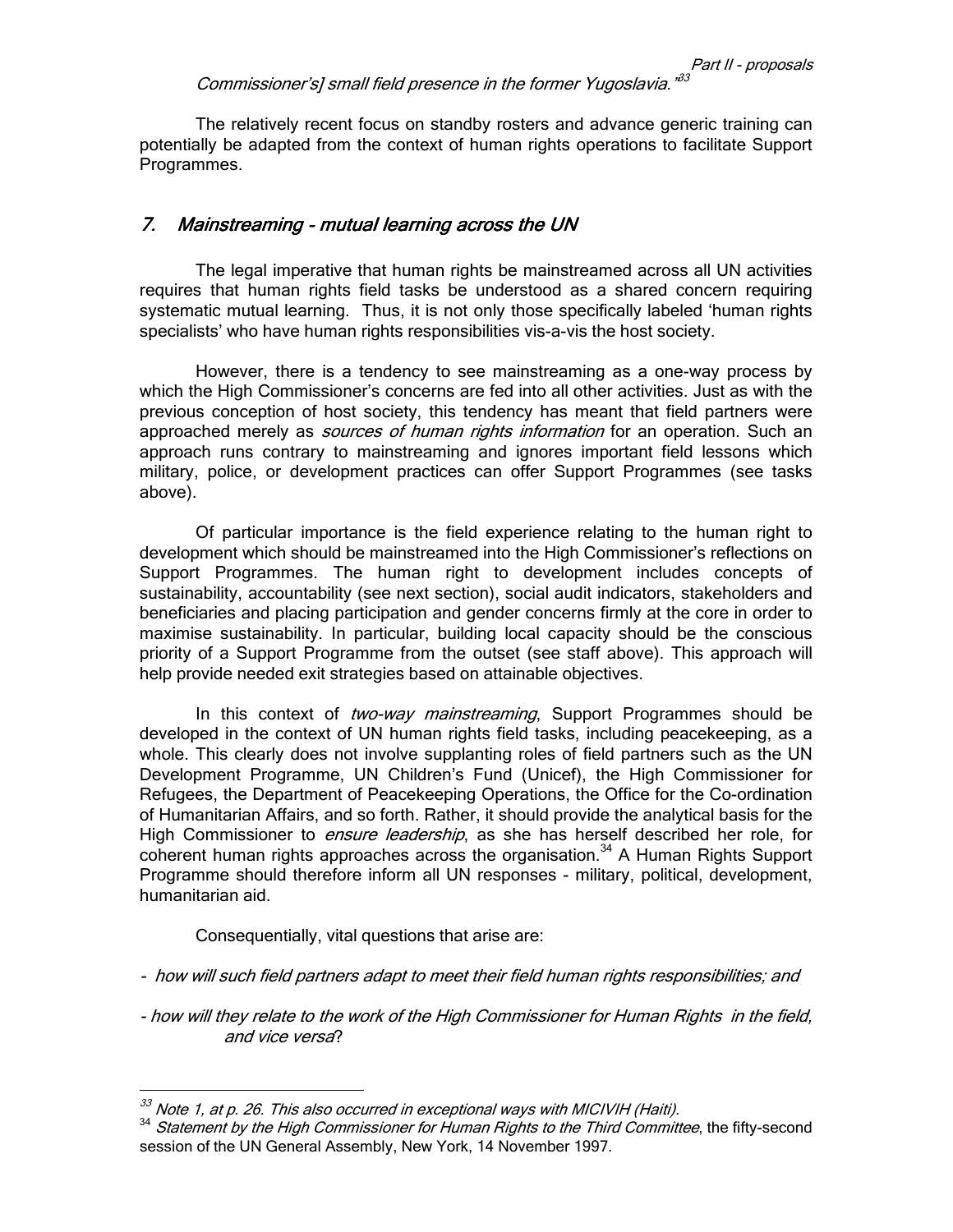#### 8. Accountability

Human Rights Support Programmes of the High Commissioner should be characterised by the following elements of accountability:

- on-going host society dialogue on the Programme's priorities and tasks;
- on-going independent evaluation;
- " management by clear objectives and publicly debated exit strategy based on their achievement:
- " systematic debriefing of all partners, local and international, for lessons to be learned; and
- effective host society input into evaluating impacts.

#### 9. Considered use of Support Programmes

Particular problems arise where a state invites the High Commissioner to establish a presence, but its authorities purport to reject the process of dialogue through which its priorities would be set. This poses a dilemma for the High Commissioner for the state is thereby denying the key participation of civil society in the process. Such a rejection may indicate that a Support Programme of the High Commissioner is not the most appropriate response to human rights needs in that state and would, in such circumstances, be ineffective in applying the Sustainability Principle. In such a case, the range of strategies other than a High Commissioner's Support Programme should be explored. There will continue to be situations where other methods of addressing human rights situations are more appropriate.

#### 10. **Support Programmes - the UN leading by example**

The strong conceptual base of Support Programmes should help underpin the High Commissioner's advisory, collaborative role with such partner organisations. It is increasingly understood that common challenges are faced by the several organisations which have been involved in mandating, fielding or funding human rights operations whether the European Commission, the Organisation for Security and Co-operation in Europe or the Office of the High Commissioner for Human Rights. These include the need to pool common experience and contribute to best practices in areas such as training - as well as questions of coherence and co-ordination from the field to headquarters levels.

Developing Support Programmes in the manner discussed here would allow the High Commissioner to lead such regional organisations by example. It is important to ensure that coherent approaches based on international law and principle are applied in the activities of the UN member states when they act, frequently with the blessing of the UN, through other inter-governmental organisations.<sup>35</sup>

<sup>&</sup>lt;sup>35</sup> The opportunity for leadership by the High Commissioner and fruitful mutual learning is great.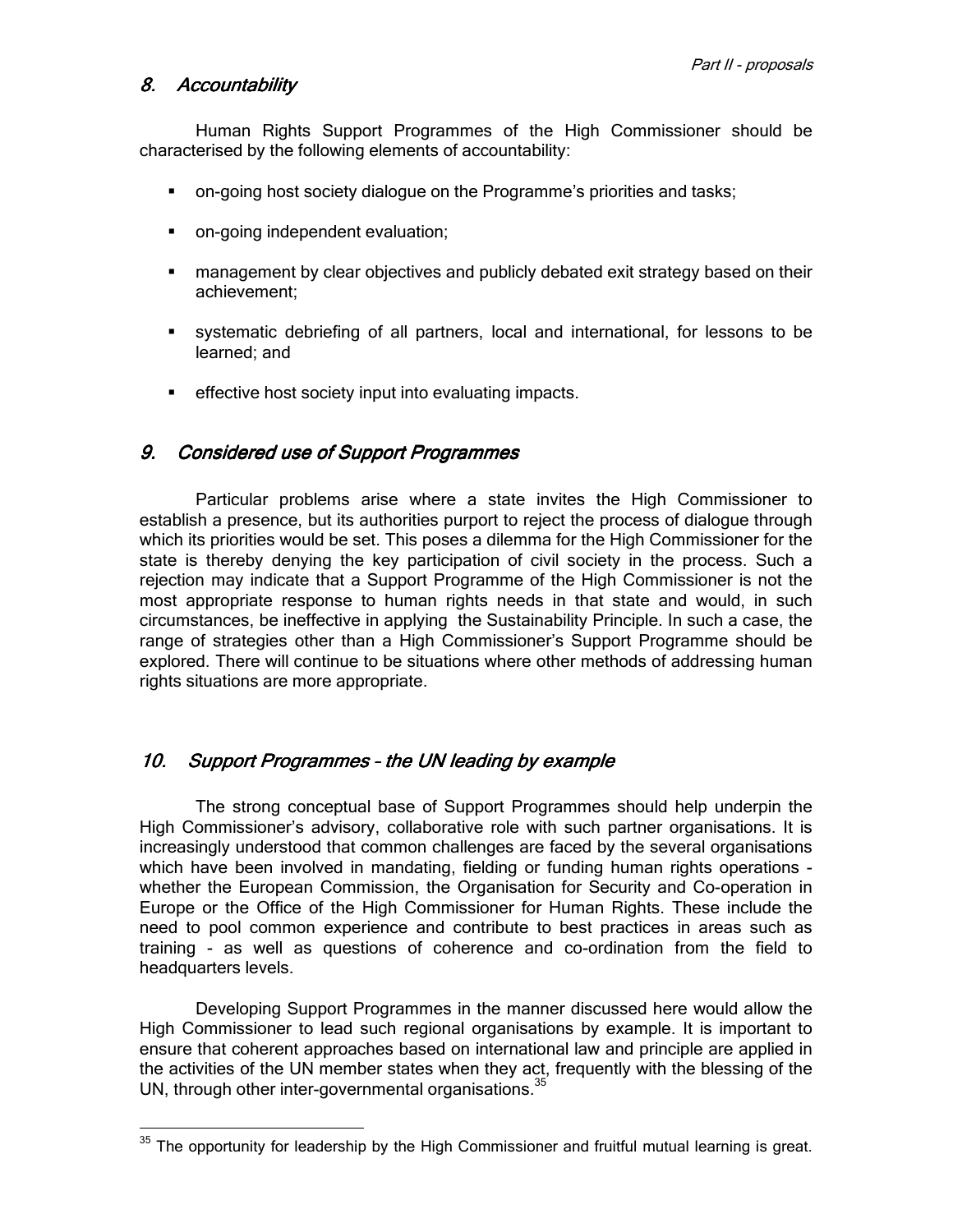#### **Conclusion**

Key principles underpin today's relevance of the Declaration of 1948: the universality, indivisibility and inter-dependence of the full spectrum of human rights. The International Human Rights Trust works to improve the effectiveness and relevance of international human rights field work carried out by the range of bodies involved - as it appreciates the potential inherent in such field work. Through its on-going work regarding training for human rights field tasks; and currently in support of the High Commissioner for Human Rights seeking mechanisms for lessons-learning, IHRN hopes to contribute to the practical application of these principles.

In the course of this work, it has become apparent that at the core of the tool known as "human rights operations" is a conceptual void which prevents them achieving their full potential. For example, any improvement in training for field human rights tasks will remain of limited impact unless we know what we are training for, *what our aim is.* 

This is the context in which this discussion paper is being circulated. It does no more than offer a conceptual framework for what UN, other inter-governmental organisations and member states are mandated, and obliged, to do under international human rights law:

"Half a century after the adoption of the Declaration, it is time to embark on a new stage in our journey to bring it's message to life for all people" 36

For example, the OSCE has recently appointed a senior diplomat to make proposals regarding its training requirements. There, ideas such as exchange of staff, establishing as advisory panel, a forum for regular input from the range of relevant disciplines, common training with other field partners (military, development, human rights specialist - NGO and IGO) to break down mutual stereotypes.

 $36$  Note 7, above.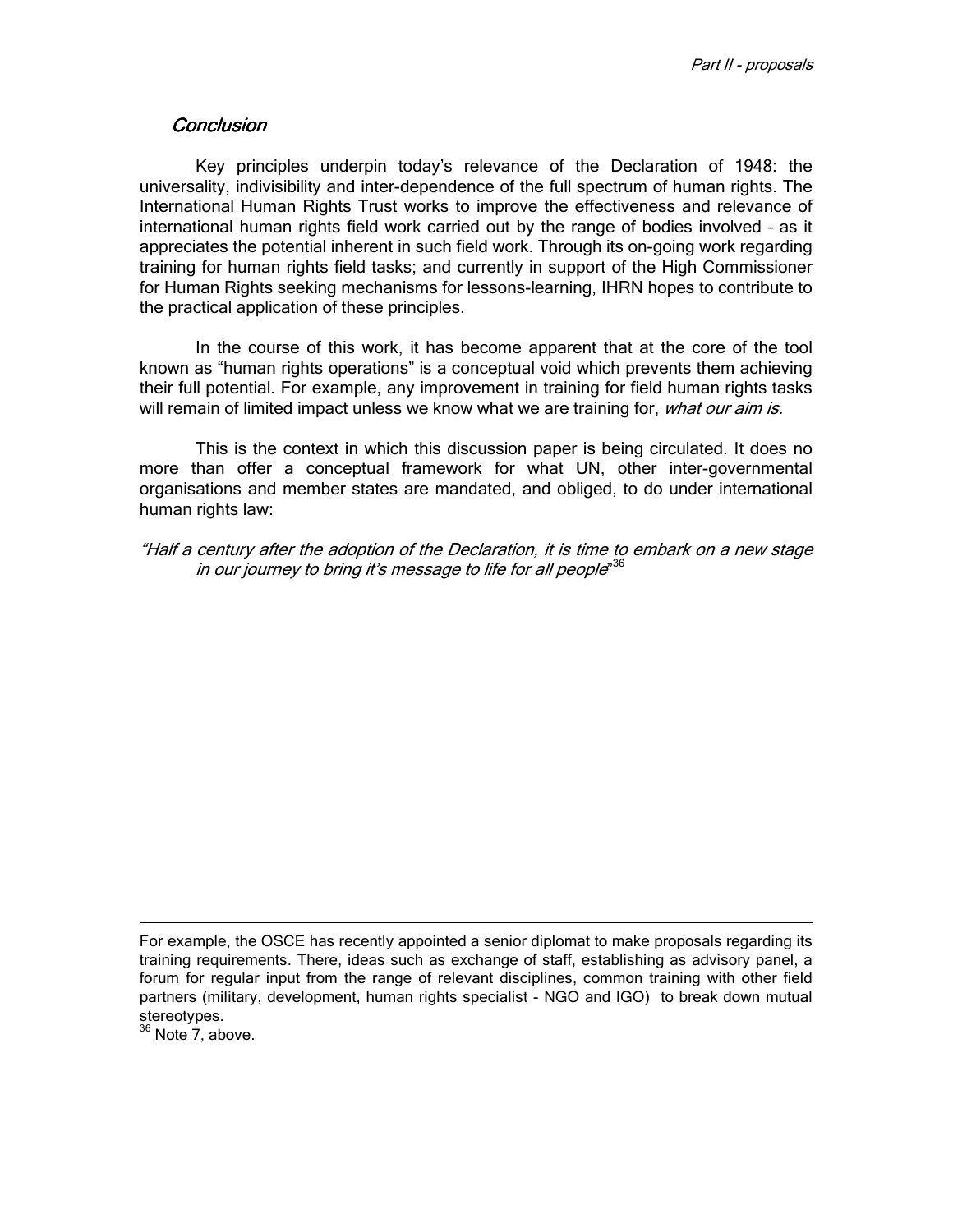#### Annex 1

#### Mandate of the High Commissioner for Human Rights

The mandate of the High Commissioner for Human Rights flows from the Charter of the United Nations and international human rights law. In operational terms it is set out in UN General Assembly resolution 48/141 of 20 December 1993 as follows:

"The High Commissioner shall be the United Nations official with principal responsibility for the United Nations human rights activities under the direction of the Secretary General.

The High Commissioner's responsibilities shall be:

- (a) To promote and protect the effective enjoyment by all of all civil, cultural, economic, political and social rights.
- (b) To carry out the tasks assigned to him/her by the competent bodies of the United Nations system in the field of human rights and to make recommendations to them with a view to improving the promotion and protection of human rights.
- (c) To promote and protect the realisation of the right to development and to enhance support from relevant bodies of the United Nations system for this purpose.
- (d) To provide, through the Centre for Human Rights of the Secretariat and other appropriate institutions, advisory services and technical and financial assistance, at the request of the State concerned and, where appropriate, the regional human rights organisations, with a view to supporting actions and programmes in the field of human rights.
- (e) To co-ordinate relevant United Nations education and public information programmes in the field of human rights.
- (f) To play an active role in removing current obstacles and in meeting the challenge to the full realisation of all human rights and in preventing the continuation of human rights violations throughout the world, as reflected in the Vienna Declaration and programme of Action.
- (g) To engage in a dialogue with all Governments in the implementation of his/her mandate with a view to securing respect for all human rights.
- (h) To enhance international co-operations for the protection and promotion of all human rights.
- (i) To co-ordinate the human rights promotion and protection activities throughout the UN system.
- (i) To rationalise, adapt, strengthen and streamline the United Nations machinery in the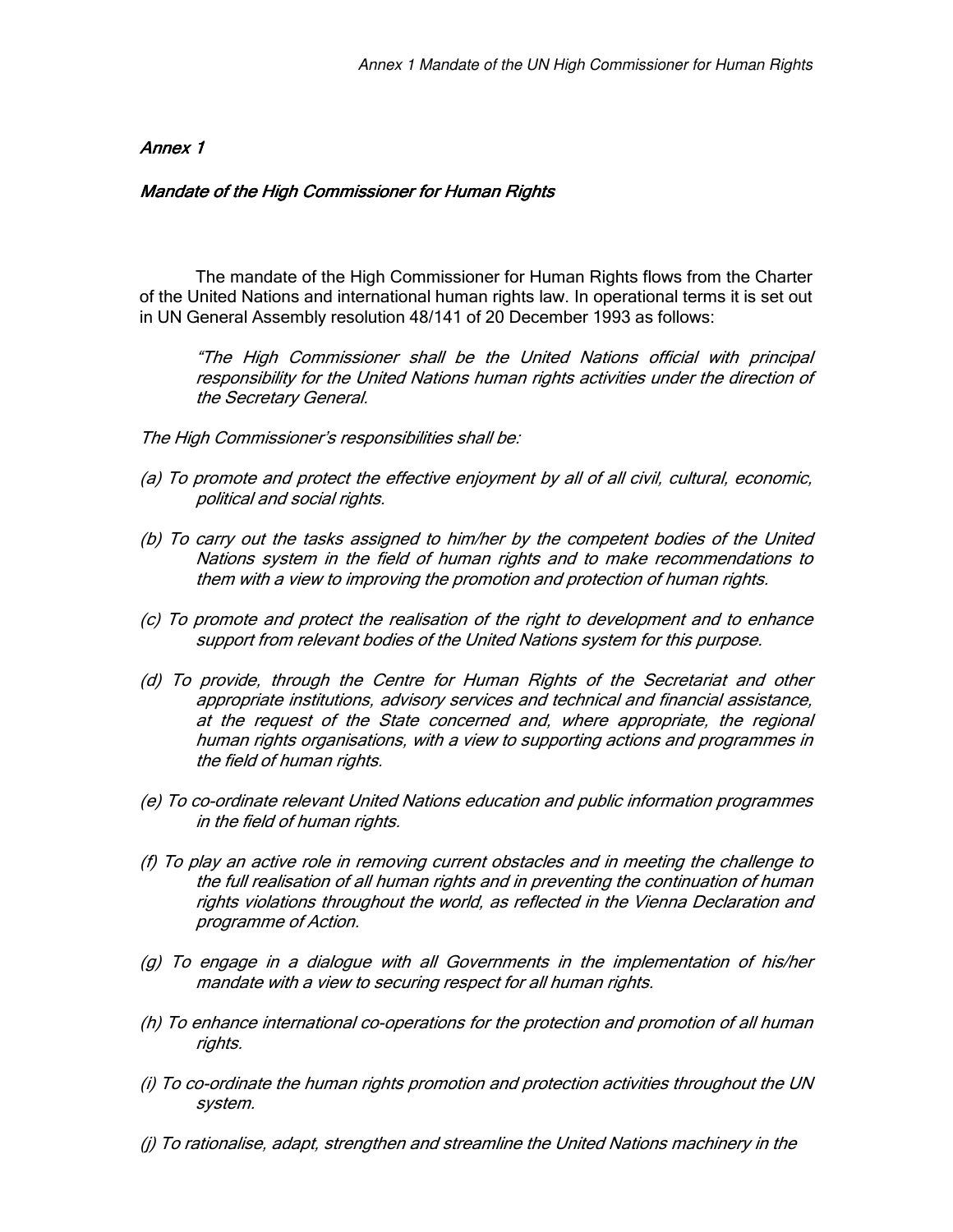field of human rights with a view to improving efficiency and effectiveness.

(k) To carry out overall supervision of the Centre for Human Rights."

The above resolution also states:

"The High Commissioner for human Rights shall...recognise the importance of promoting a balanced and sustainable development for all people and of ensuring realisation of the right to development, as established in the Declaration on the Right to Development'

 $***$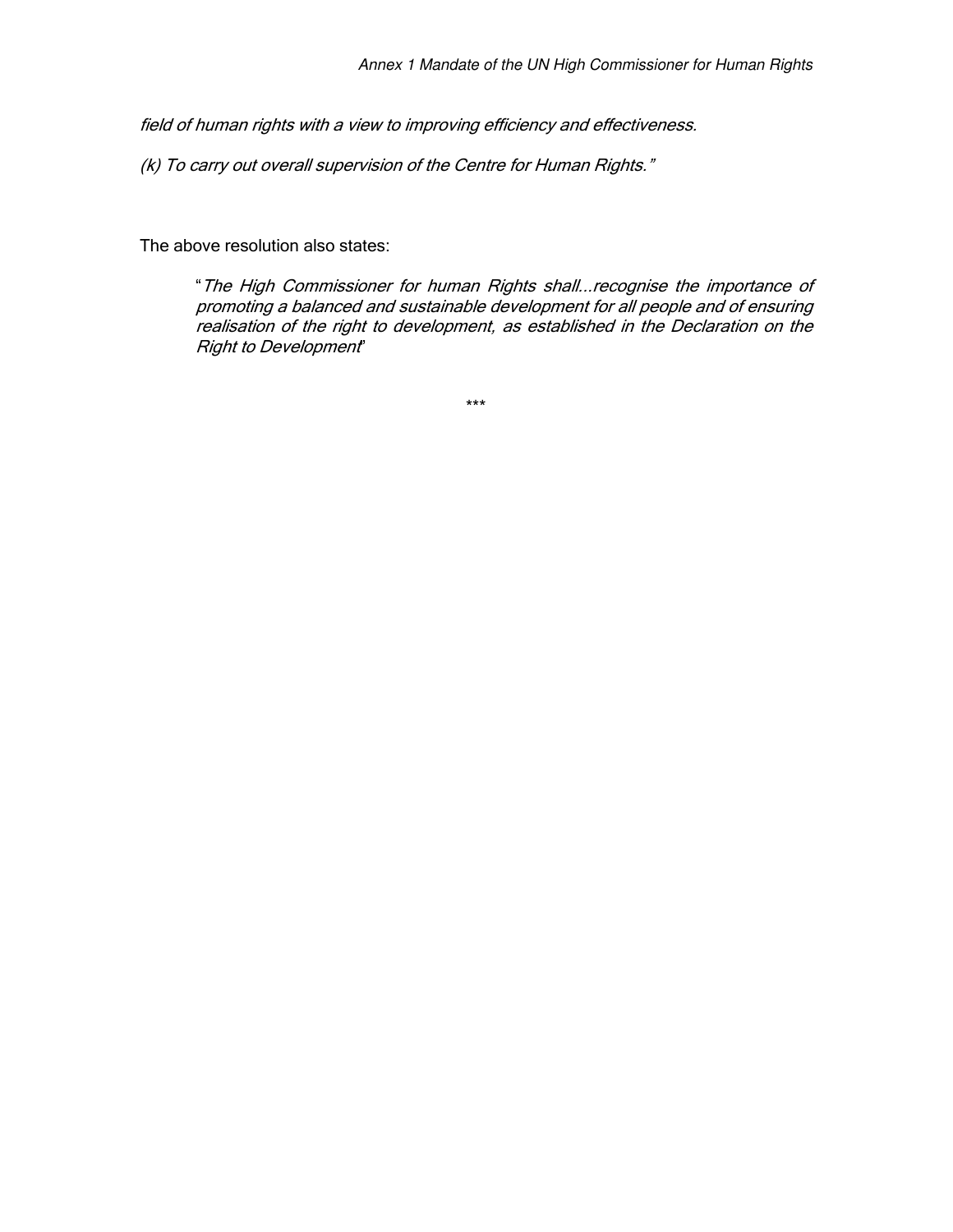*Annex 2 Statement of Principles 1996*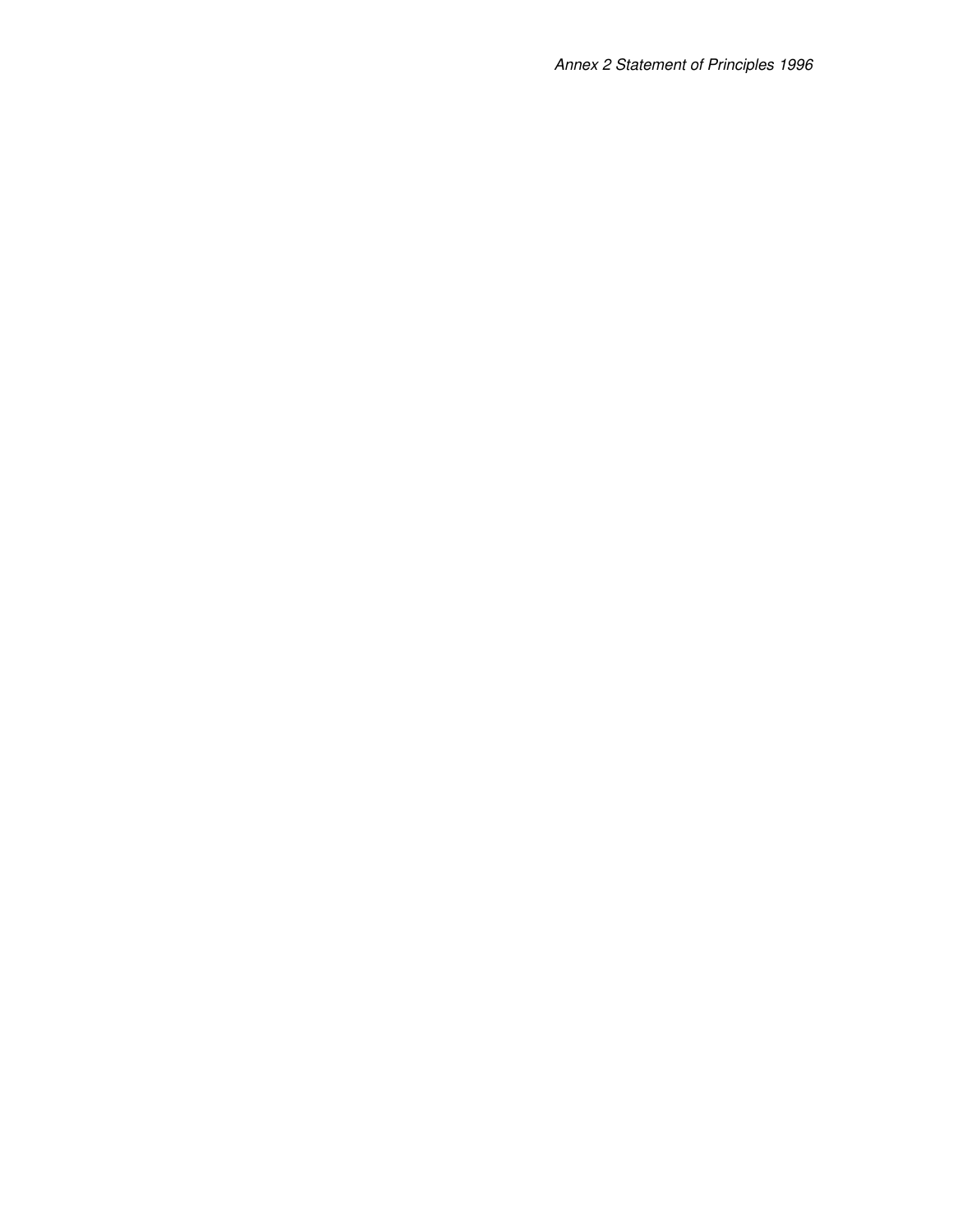### Annex 2

### **Statement of Principles**

#### **ROUND TABLE** on the Promotion of the Rule of law through Effective training for field human rights tasks

#### 28-29 November 1996

A round table of international human rights specialists was convened by the International Human Rights Trust in Dublin on 28-29 November 1996. The round table was sponsored by the Department of Foreign Affairs of Ireland and the Office for Democratic Institutions and Human Rights of the Organisation for Security and Co-operation in Europe, Warsaw, and opened by Ms Joan Burton, Minister of State for Foreign Affairs.

The round table agreed that the promotion of democratic principles, the rule of law and the promotion and protection of all human rights are the basis of sustainable peace. security and development. It noted the importance of comprehensive international cooperation on human rights issues and underlined the need to develop sustainable and appropriate responses to the critical challenges of justice, impunity and reconciliation.

The round table supported the study Towards Effective Training for Field human Rights Tasks, by Karen Kenny and congratulated the Department of Foreign Affairs of Ireland for its initiative in commissioning the study.

The round table emphasised the particular contribution which well-planned and managed human rights operations can make to the objectives outlined in paragraph 1, and noted:

- $\bullet$ The need for a considered approach to the use of human rights operations to assess whether they are the most appropriate response.
- $\bullet$ That human rights operations must be based on the assessed needs of a host society, and co-ordinated with other complimentary initiatives, so as to best contribute to a sustainable improvement in the overall human rights strategy. This requires the active participation of the host society.
- This Sustainability Principle should be the determining factor in deciding:
	- $\circ$  When a human rights operation is appropriate;
	- $\circ$  A human rights operation's mandate, resources and continuity;
	- o The strategies, priorities, tasks and deployment which the human rights operation applies in pursuance of its mandate;
	- o The profiles of the people to be recruited and their conditions of work;
	- o The on-going process of training they are to receive; and
	- $\circ$  A responsible phasing-out strategy.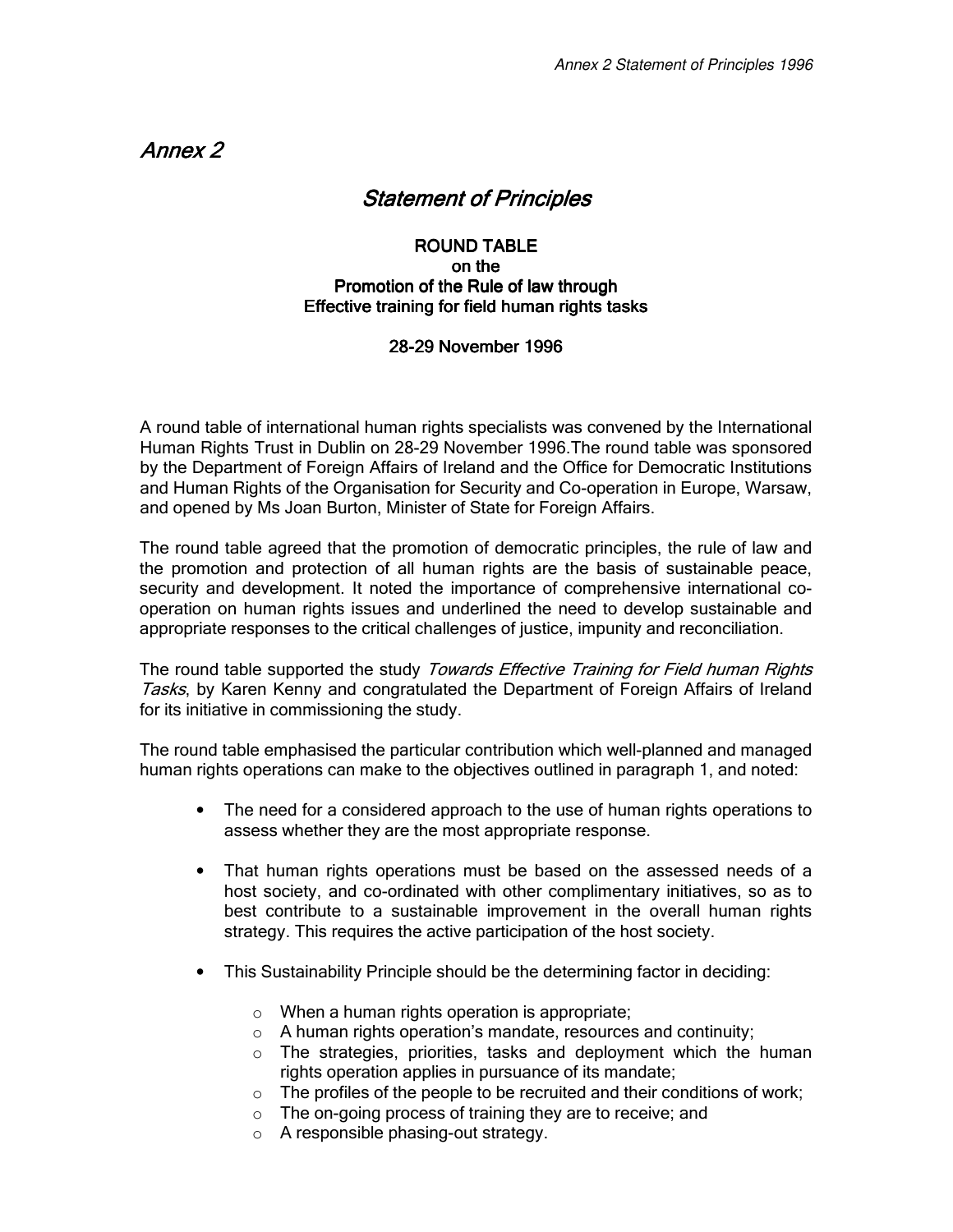- The critical need for a continuing process to develop standards for the selection and training of personnel.
- The urgent need for evaluation criteria to assess effectiveness and measure  $\bullet$ outcomes. Management by objectives is vital, with priorities of the human rights operation evolving according to the human rights needs of the host society. Independent evaluations should be standard practice and their recommendations actively followed-up.
- The potential benefits of standby personnel resource bank initiatives such as that in place in Norway (NORDEM) and that being developed in Canada.

The round table participants agreed to a follow-up process to address the shortcomings identified in current approaches. It envisaged a broad-based participatory follow-up with all relevant actors to ensure early and on-going action.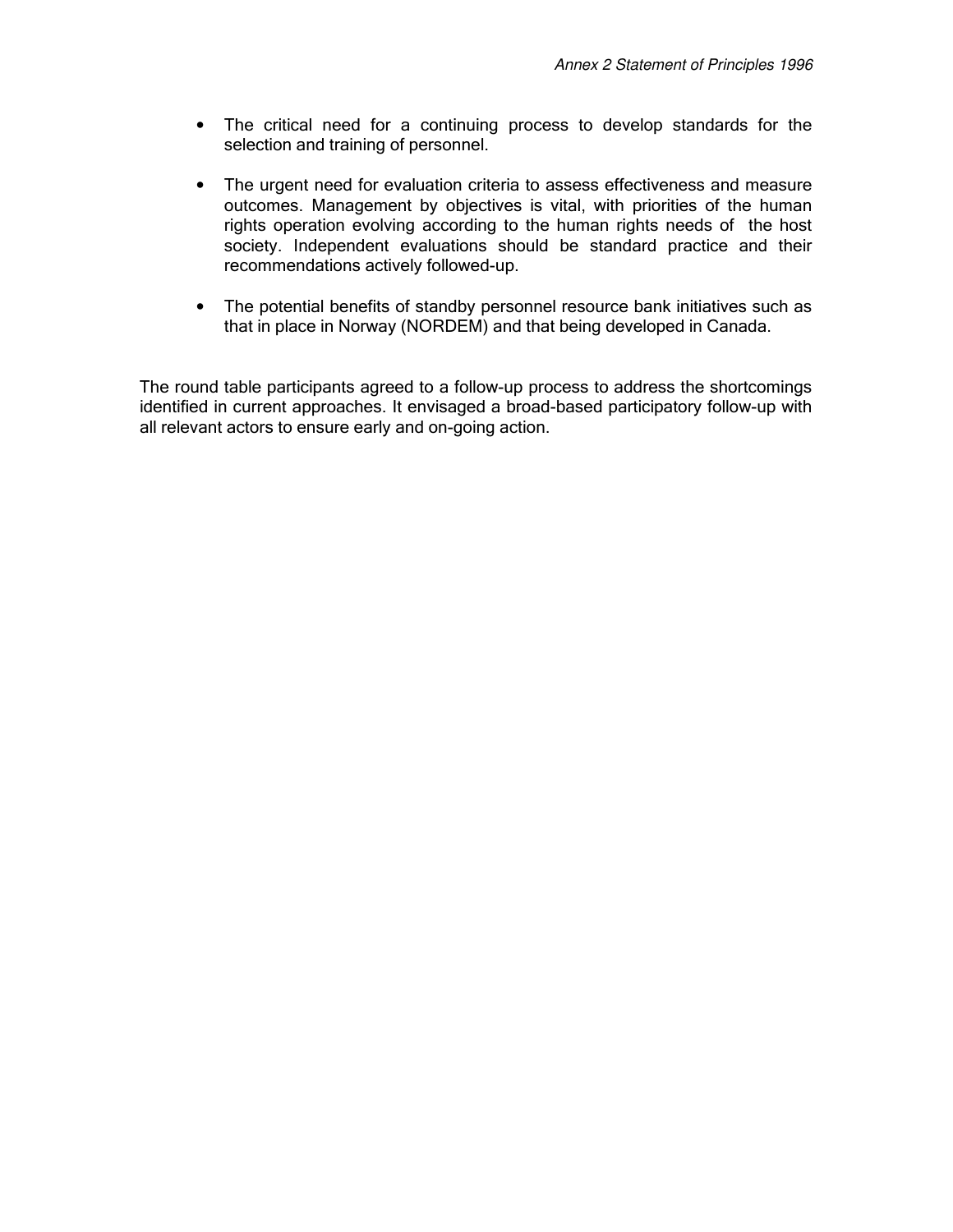*Annex 3 Round Table Participants*